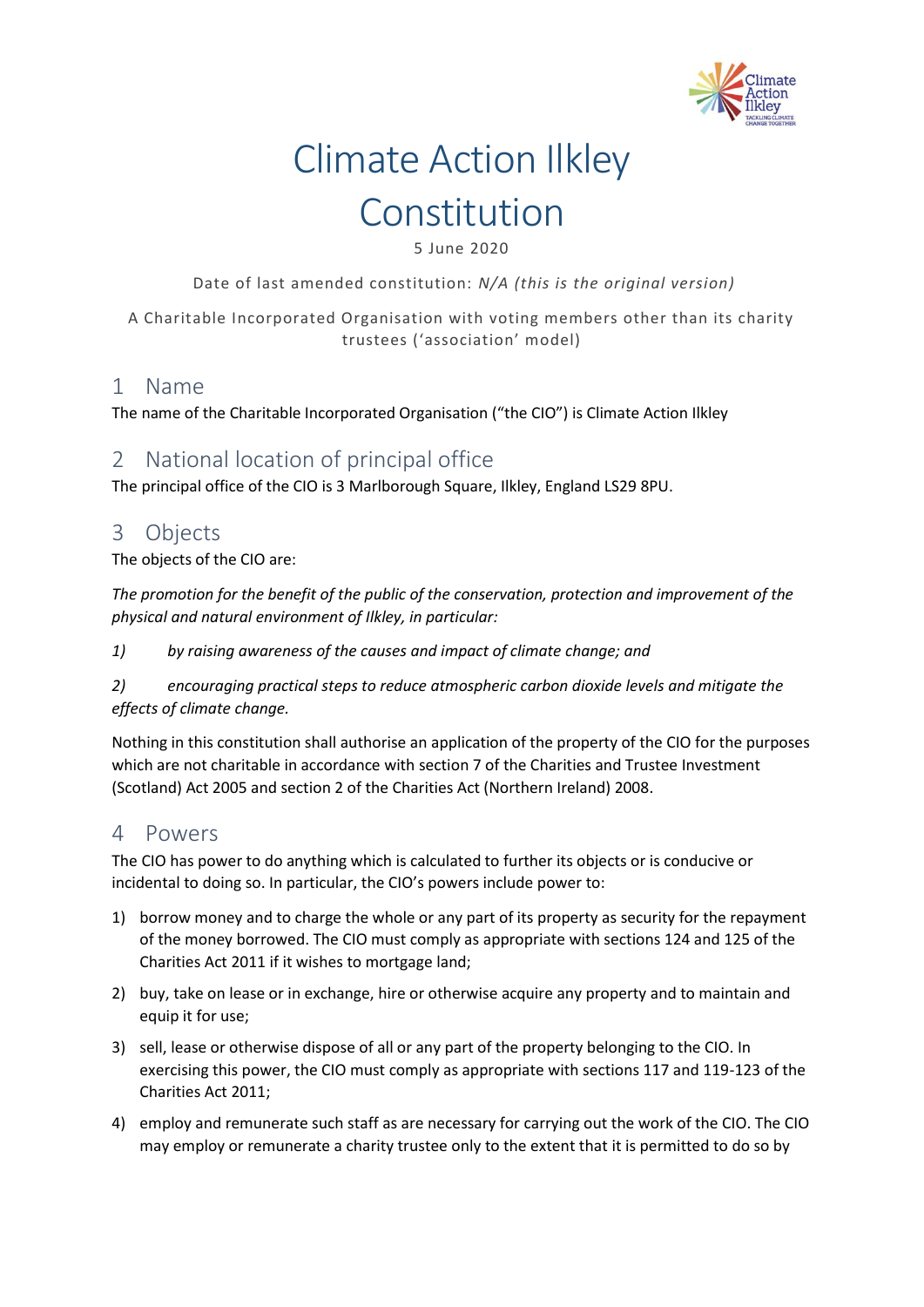

clause 6 (Benefits and payments to charity trustees and connected persons) and provided it complies with the conditions of those clauses;

5) deposit or invest funds, employ a professional fund-manager, and arrange for the investments or other property of the CIO to be held in the name of a nominee, in the same manner and subject to the same conditions as the trustees of a trust are permitted to do by the Trustee Act 2000.

# 5 Application of income and property

- 1) The income and property of the CIO must be applied solely towards the promotion of the objects.
	- a) A charity trustee is entitled to be reimbursed from the property of the CIO or may pay out of such property reasonable expenses properly incurred by him or her when acting on behalf of the CIO.
	- b) A charity trustee may benefit from trustee indemnity insurance cover purchased at the CIO's expense in accordance with, and subject to the conditions in, section 189 of the Charities Act 2011.
- 2) None of the income or property of the CIO may be paid or transferred directly or indirectly by way of dividend, bonus or otherwise by way of profit to any member of the CIO. This does not prevent a member who is not also a charity trustee receiving:
	- a) a benefit from the CIO as a beneficiary of the CIO;
	- b) reasonable and proper remuneration for any goods or services supplied to the CIO.
- 3) Nothing in this clause shall prevent a charity trustee or connected person receiving any benefit or payment which is authorised by Clause 6.

### 6 Benefits and payments to charity trustees and connected persons

#### **(1) General provisions**

No charity trustee or connected person may:

- a) buy or receive any goods or services from the CIO on terms preferential to those applicable to members of the public;
- b) sell goods, services, or any interest in land to the CIO;
- c) be employed by, or receive any remuneration from, the CIO;
- d) receive any other financial benefit from the CIO;

unless the payment or benefit is permitted by sub-clause (2) of this clause, or authorised by the court or the prior written consent of the Charity Commission ("the Commission") has been obtained. In this clause, a "financial benefit" means a benefit, direct or indirect, which is either money or has a monetary value.

#### **(2) Scope and powers permitting trustees' or connected persons' benefits**

a) A charity trustee or connected person may receive a benefit from the CIO as a beneficiary of the CIO provided that a majority of the trustees do not benefit in this way.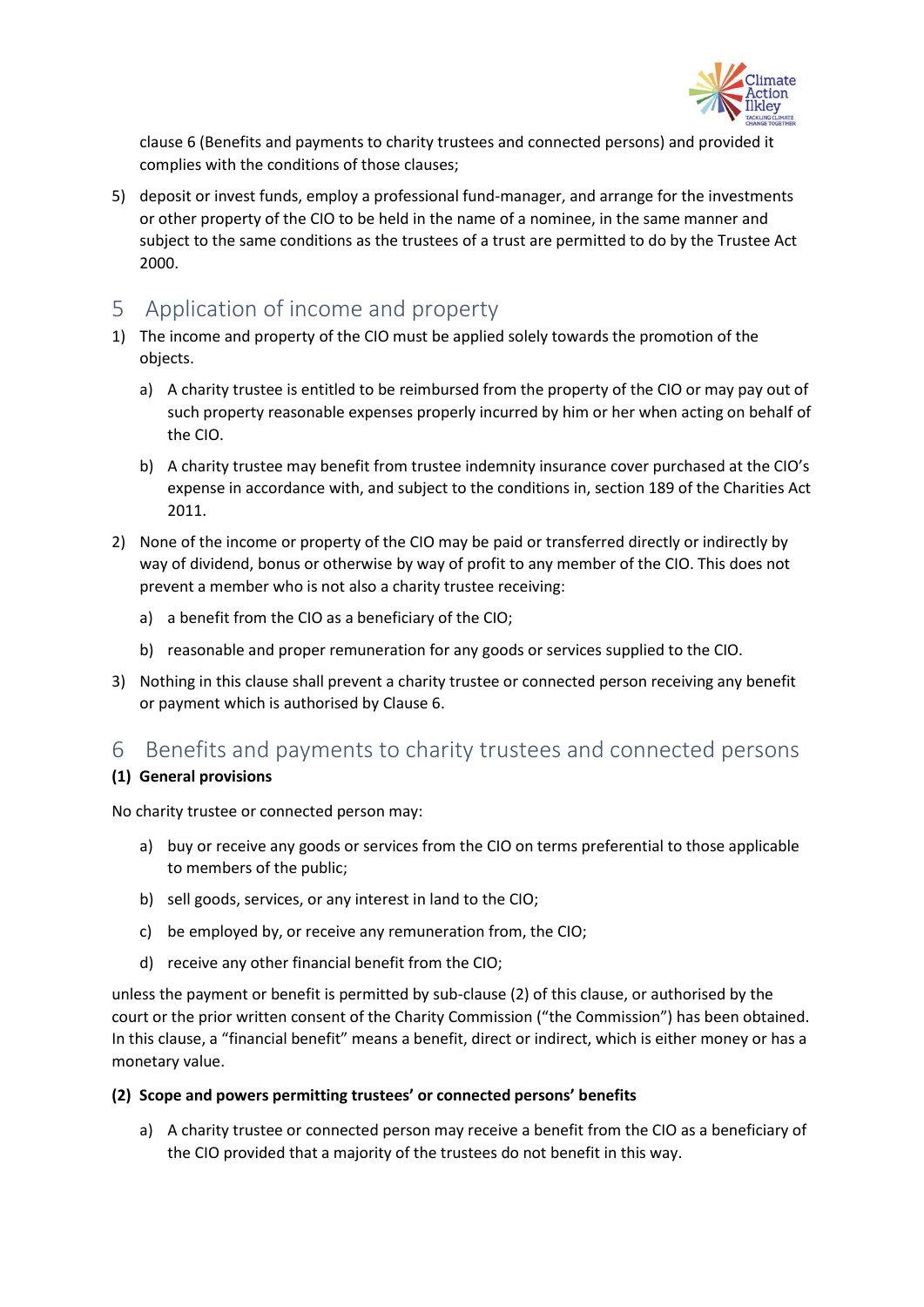

- b) A charity trustee or connected person may enter into a contract for the supply of services, or of goods that are supplied in connection with the provision of services, to the CIO where that is permitted in accordance with, and subject to the conditions in, section 185 to 188 of the Charities Act 2011.
- c) Subject to sub-clause (3) of this clause a charity trustee or connected person may provide the CIO with goods that are not supplied in connection with services provided to the CIO by the charity trustee or connected person.
- d) A charity trustee or connected person may receive interest on money lent to the CIO at a reasonable and proper rate which must be not more than the Bank of England bank rate (also known as the base rate).
- e) A charity trustee or connected person may receive rent for premises let by the trustee or connected person to the CIO. The amount of the rent and the other terms of the lease must be reasonable and proper. The charity trustee concerned must withdraw from any meeting at which such a proposal or the rent or other terms of the lease are under discussion.
- f) A charity trustee or connected person may take part in the normal trading and fundraising activities of the CIO on the same terms as members of the public.

#### **(3) Payment for supply of goods only – controls**

The CIO and its charity trustees may only rely upon the authority provided by sub-clause (2)(c) of this clause if each of the following conditions is satisfied:

- a) The amount or maximum amount of the payment for the goods is set out in a written agreement between the CIO and the charity trustee or connected person supplying the goods ("the supplier").
- b) The amount or maximum amount of the payment for the goods does not exceed what is reasonable in the circumstances for the supply of the goods in question.
- c) The other charity trustees are satisfied that it is in the best interests of the CIO to contract with the supplier rather than with someone who is not a charity trustee or connected person. In reaching that decision the charity trustees must balance the advantage of contracting with a charity trustee or connected person against the disadvantages of doing so.
- d) The supplier is absent from the part of any meeting at which there is discussion of the proposal to enter into a contract or arrangement with him or her or it with regard to the supply of goods to the CIO.
- e) The supplier does not vote on any such matter and is not to be counted when calculating whether a quorum of charity trustees is present at the meeting.
- f) The reason for their decision is recorded by the charity trustees in the minute book.
- g) A majority of the charity trustees then in office are not in receipt of remuneration or payments authorised by clause 6.

#### **(4) In sub-clauses (2) and (3) of this clause:**

- a) "the CIO" includes any company in which the CIO:
	- i) holds more than 50% of the shares; or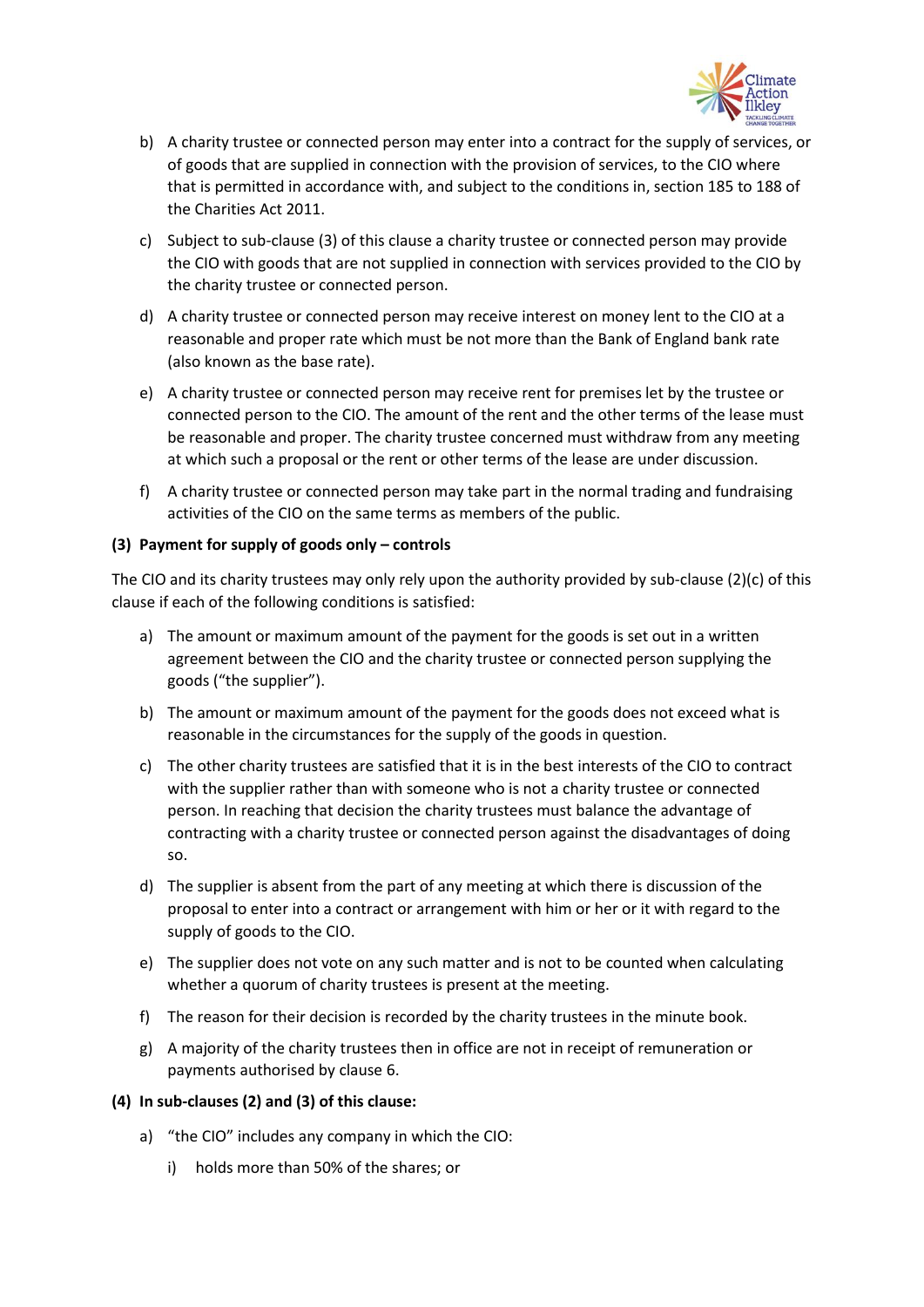

- ii) controls more than 50% of the voting rights attached to the shares; or
- iii) has the right to appoint one or more directors to the board of the company;
- b) "connected person" includes any person within the definition set out in clause [30] (Interpretation);

# 7 Conflicts of interest and conflicts of loyalty

### A charity trustee must:

- 1) declare the nature and extent of any interest, direct or indirect, which he or she has in a proposed transaction or arrangement with the CIO or in any transaction or arrangement entered into by the CIO which has not previously been declared; and
- 2) absent himself or herself from any discussions of the charity trustees in which it is possible that a conflict of interest will arise between his or her duty to act solely in the interests of the CIO and any personal interest (including but not limited to any financial interest).

Any charity trustee absenting himself or herself from any discussions in accordance with this clause must not vote or be counted as part of the quorum in any decision of the charity trustees on the matter.

# 8 Liability of members to contribute to the assets of the CIO if it is wound up

If the CIO is wound up, the members of the CIO have no liability to contribute to its assets and no personal responsibility for settling its debts and liabilities.

# 9 Membership of the CIO

### **(1) Admission of new members**

a) Eligibility

Membership of the CIO is open to anyone who is interested in furthering its purposes, and who, by applying for membership, has indicated his, her or its agreement to become a member and acceptance of the duty of members set out in sub-clause (3) of this clause.

A member may be an individual, a corporate body, or an individual or corporate body representing an organisation which is not incorporated.

b) Admission procedure

The charity trustees:

- i) may require applications for membership to be made in any reasonable way that they decide;
- ii) shall, if they approve an application for membership, notify the applicant of their decision within 21 days;
- iii) may refuse an application for membership if they believe that it is in the best interests of the CIO for them to do so;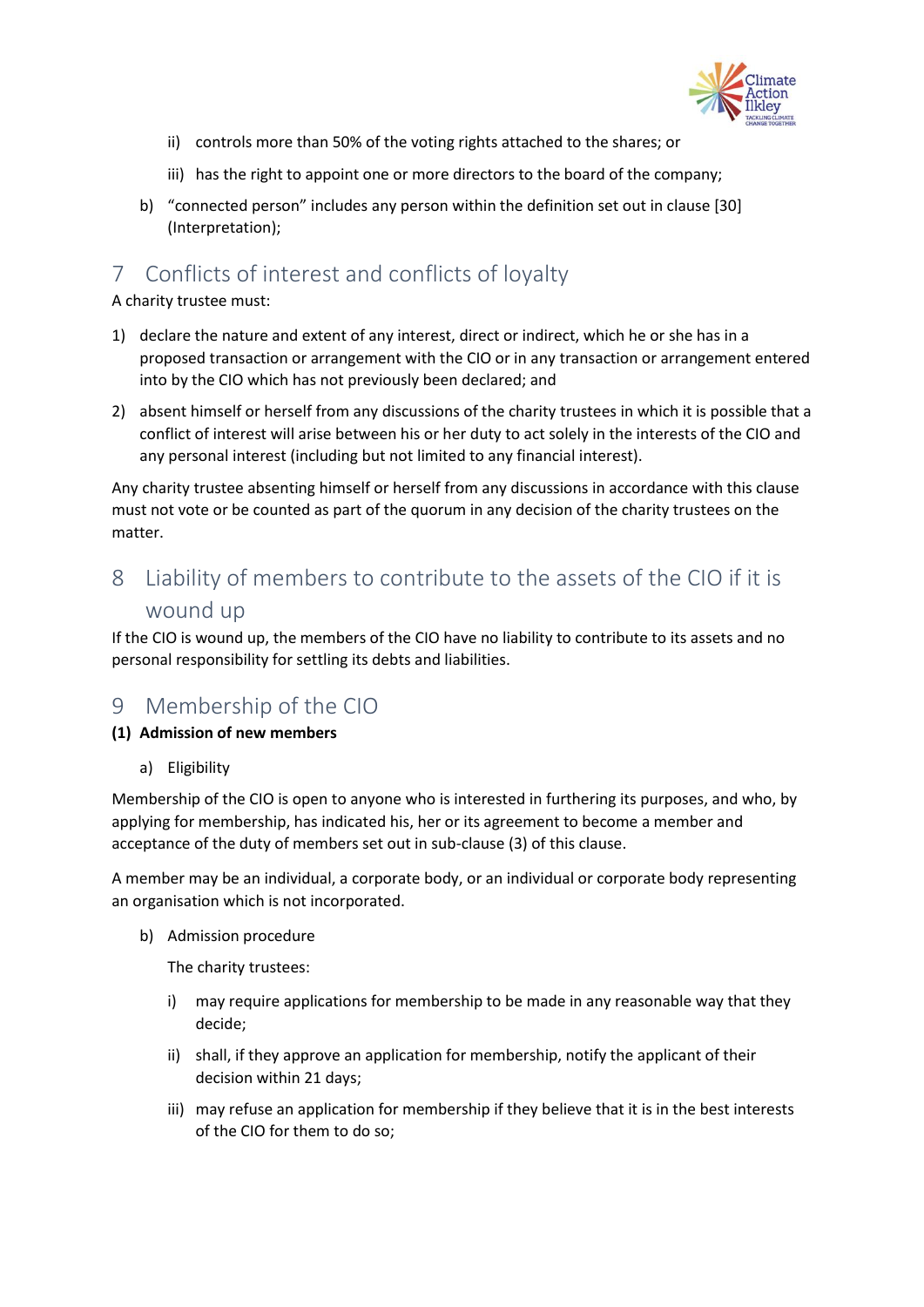

- iv) shall, if they decide to refuse an application for membership, give the applicant their reasons for doing so, within 21 days of the decision being taken, and give the applicant the opportunity to appeal against the refusal; and
- v) shall give fair consideration to any such appeal, and shall inform the applicant of their decision, but any decision to confirm refusal of the application for membership shall be final.

#### **(2) Transfer of membership**

Membership of the CIO cannot be transferred to anyone else except in the case of an individual or corporate body representing an organisation which is not incorporated, whose membership may be transferred by the unincorporated organisation to a new representative. Such transfer of membership does not take effect until the CIO has received written notification of the transfer.

#### **(3) Duty of members**

It is the duty of each member of the CIO to exercise his or her powers as a member of the CIO in the way he or she decides in good faith would be most likely to further the purposes of the CIO.

#### **(4) Termination of membership**

- a) Membership of the CIO comes to an end if:
	- i) the member dies, or, in the case of an organisation (or the representative of an organisation) that organisation ceases to exist; or
	- ii) the member sends a notice of resignation to the charity trustees; or
	- iii) any sum of money owed by the member to the CIO is not paid in full within six months of its falling due; or
	- iv) the charity trustees decide that it is in the best interests of the CIO that the member in question should be removed from membership, and pass a resolution to that effect.
- b) Before the charity trustees take any decision to remove someone from membership of the CIO they must:
	- i) inform the member of the reasons why it is proposed to remove him, her or it from membership;
	- ii) give the member at least 21 clear days notice in which to make representations to the charity trustees as to why he, she or it should not be removed from membership;
	- iii) at a duly constituted meeting of the charity trustees, consider whether or not the member should be removed from membership;
	- iv) consider at that meeting any representations which the member makes as to why the member should not be removed; and
	- v) allow the member, or the member's representative, to make those representations in person at that meeting, if the member so chooses.

#### **(5) Membership fees**

The CIO may require members to pay reasonable membership fees to the CIO.

#### **(6) Informal or associate (non-voting) membership**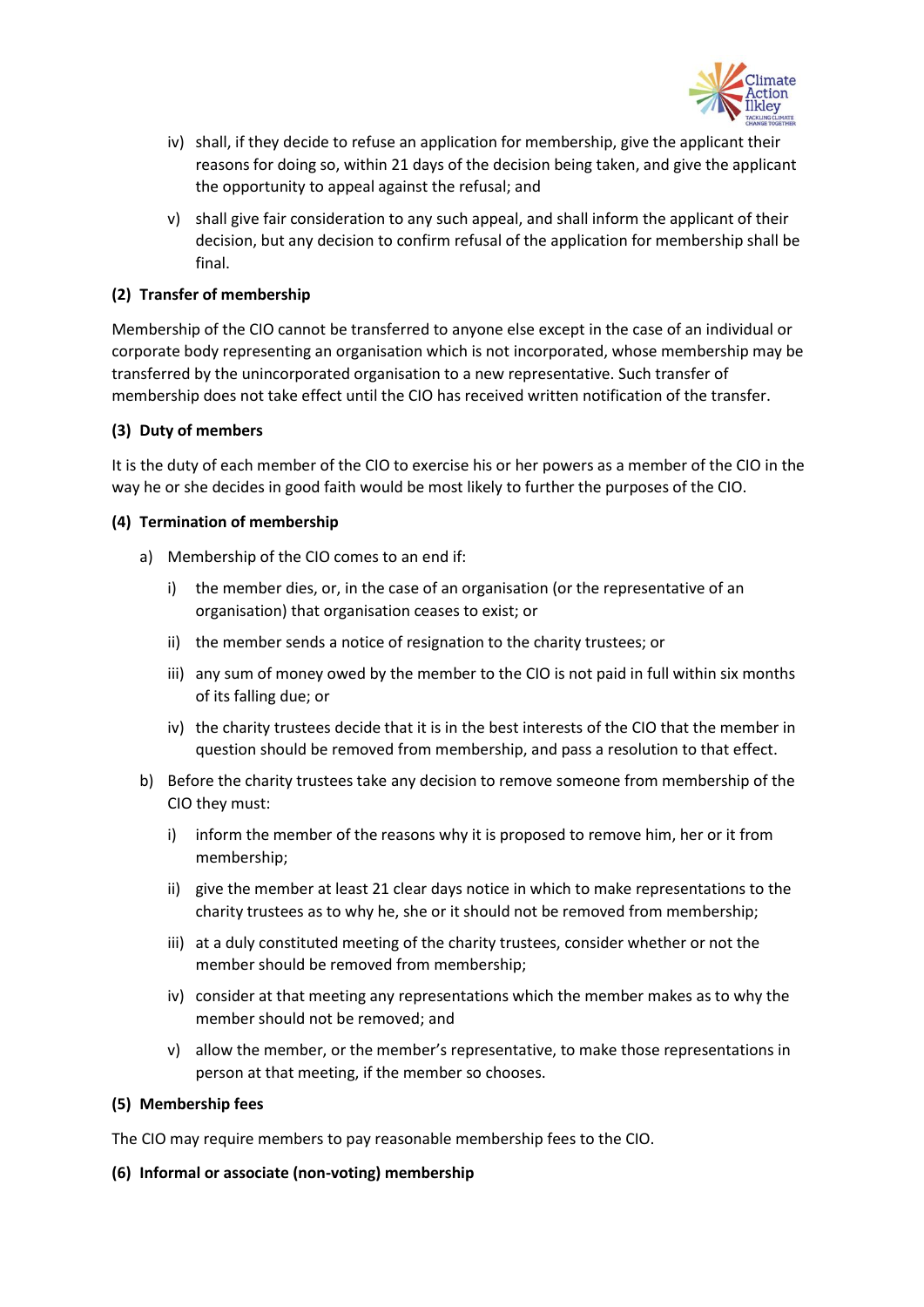

- a) The charity trustees may create associate or other classes of non-voting membership, and may determine the rights and obligations of any such members (including payment of membership fees), and the conditions for admission to, and termination of membership of any such class of members.
- b) Other references in this constitution to "members" and "membership" do not apply to nonvoting members, and non-voting members do not qualify as members for any purpose under the Charities Acts, General Regulations or Dissolution Regulations.

# 10 Members' decisions

### **(1) General provisions**

Except for those decisions that must be taken in a particular way as indicated in sub-clause (4) of this clause, decisions of the members of the CIO may be taken either by vote at a general meeting as provided in sub-clause (2) of this clause or by written resolution as provided in sub- clause (3) of this clause.

### **(2) Taking ordinary decisions by vote**

Subject to sub-clause (4) of this clause, any decision of the members of the CIO may be taken by means of a resolution at a general meeting. Such a resolution may be passed by a simple majority of votes cast at the meeting.

#### **(3) Taking ordinary decisions by written resolution without a general meeting**

- a) Subject to sub-clause (4) of this clause, a resolution in writing agreed by a simple majority of all the members who would have been entitled to vote upon it had it been proposed at a general meeting shall be effective, provided that:
	- i) a copy of the proposed resolution has been sent to all the members eligible to vote; and
	- ii) a simple majority of members has signified its agreement to the resolution in a document or documents which are received at the principal office within the period of 28 days beginning with the circulation date. The document signifying a member's agreement must be authenticated by their signature (or in the case of an organisation which is a member, by execution according to its usual procedure), by a statement of their identity accompanying the document, or in such other manner as the CIO has specified.
- b) The resolution in writing may comprise several copies to which one or more members has signified their agreement.
- c) Eligibility to vote on the resolution is limited to members who are members of the CIO on the date when the proposal is first circulated in accordance with paragraph (a) above.
- d) Not less than 10% of the members of the CIO may request the charity trustees to make a proposal for decision by the members.
- e) The charity trustees must within 21 days of receiving such a request comply with it if:
	- i) The proposal is not frivolous or vexatious, and does not involve the publication of defamatory material;
	- ii) The proposal is stated with sufficient clarity to enable effect to be given to it if it is agreed by the members; and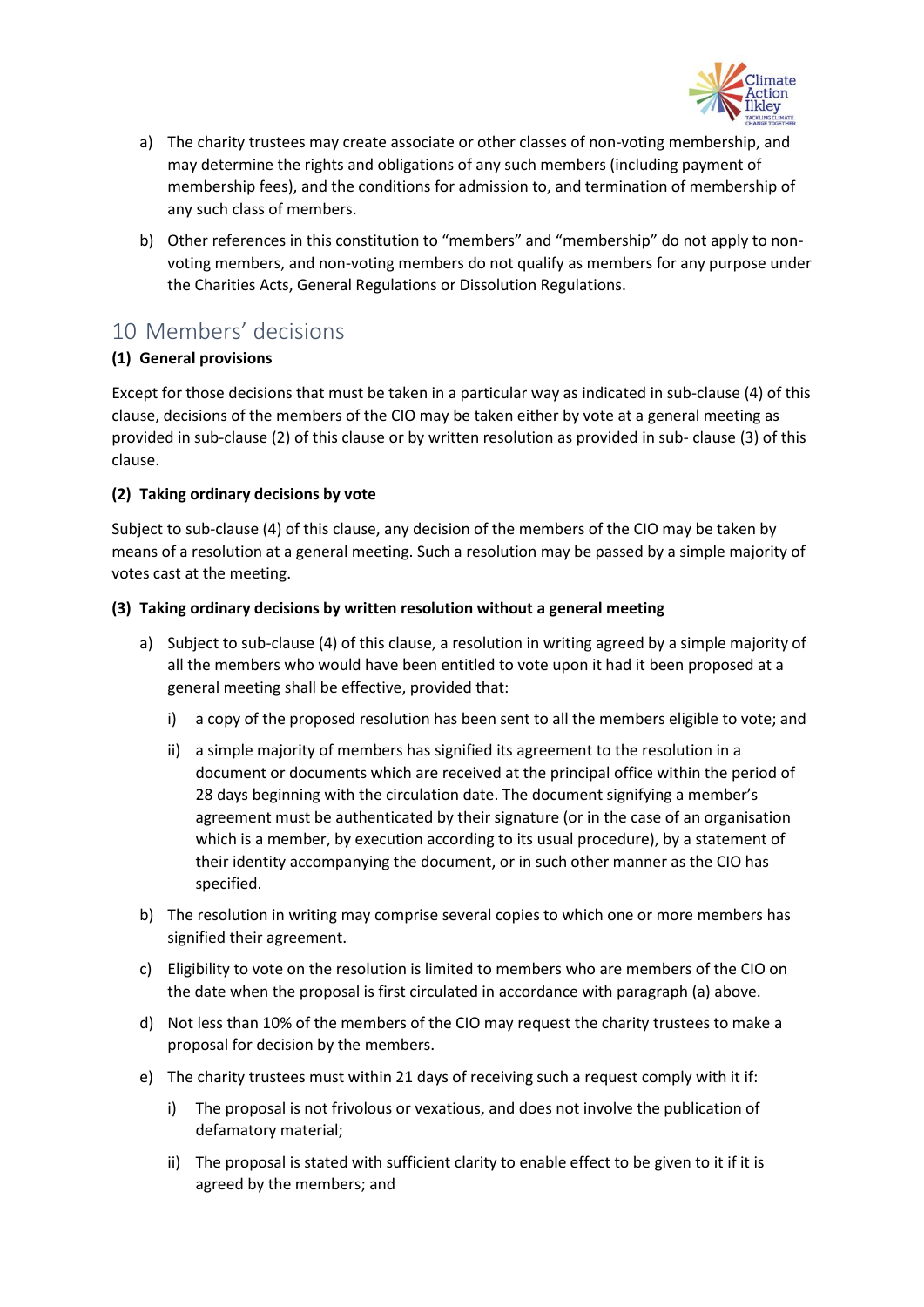

- iii) Effect can lawfully be given to the proposal if it is so agreed.
- f) Sub-clauses (a) to (c) of this clause apply to a proposal made at the request of members.

### **(4) Decisions that must be taken in a particular way**

- a) Any decision to remove a trustee must be taken in accordance with clause 15(2).
- b) Any decision to amend this constitution must be taken in accordance with clause 28 of this constitution (Amendment of Constitution).
- c) Any decision to wind up or dissolve the CIO must be taken in accordance with clause 29 of this constitution (Voluntary winding up or dissolution). Any decision to amalgamate or transfer the undertaking of the CIO to one or more other CIOs must be taken in accordance with the provisions of the Charities Act 2011.

# 11 General meetings of members

### **(1) Types of general meeting**

There must be an annual general meeting (AGM) of the members of the CIO. The first AGM must be held within 18 months of the registration of the CIO, and subsequent AGMs must be held at intervals of not more than 15 months. The AGM must receive the annual statement of accounts (duly audited or examined where applicable) and the trustees' annual report, and must elect trustees as required under clause 13.

Other general meetings of the members of the CIO may be held at any time.

All general meetings must be held in accordance with the following provisions.

#### **(2) Calling general meetings**

- a) The charity trustees:
	- i) must call the annual general meeting of the members of the CIO in accordance with subclause (1) of this clause, and identify it as such in the notice of the meeting; and
	- ii) may call any other general meeting of the members at any time.
- b) The charity trustees must, within 21 days, call a general meeting of the members of the CIO if:
	- i) they receive a request to do so from at least 10% of the members of the CIO; and
	- ii) the request states the general nature of the business to be dealt with at the meeting, and is authenticated by the member(s) making the request.
- c) If, at the time of any such request, there has not been any general meeting of the members of the CIO for more than 12 months, then sub-clause (b)(i) of this clause shall have effect as if 5% were substituted for 10%.
- d) Any such request may include particulars of a resolution that may properly be proposed, and is intended to be proposed, at the meeting.
- e) A resolution may only properly be proposed if it is lawful, and is not defamatory, frivolous or vexatious.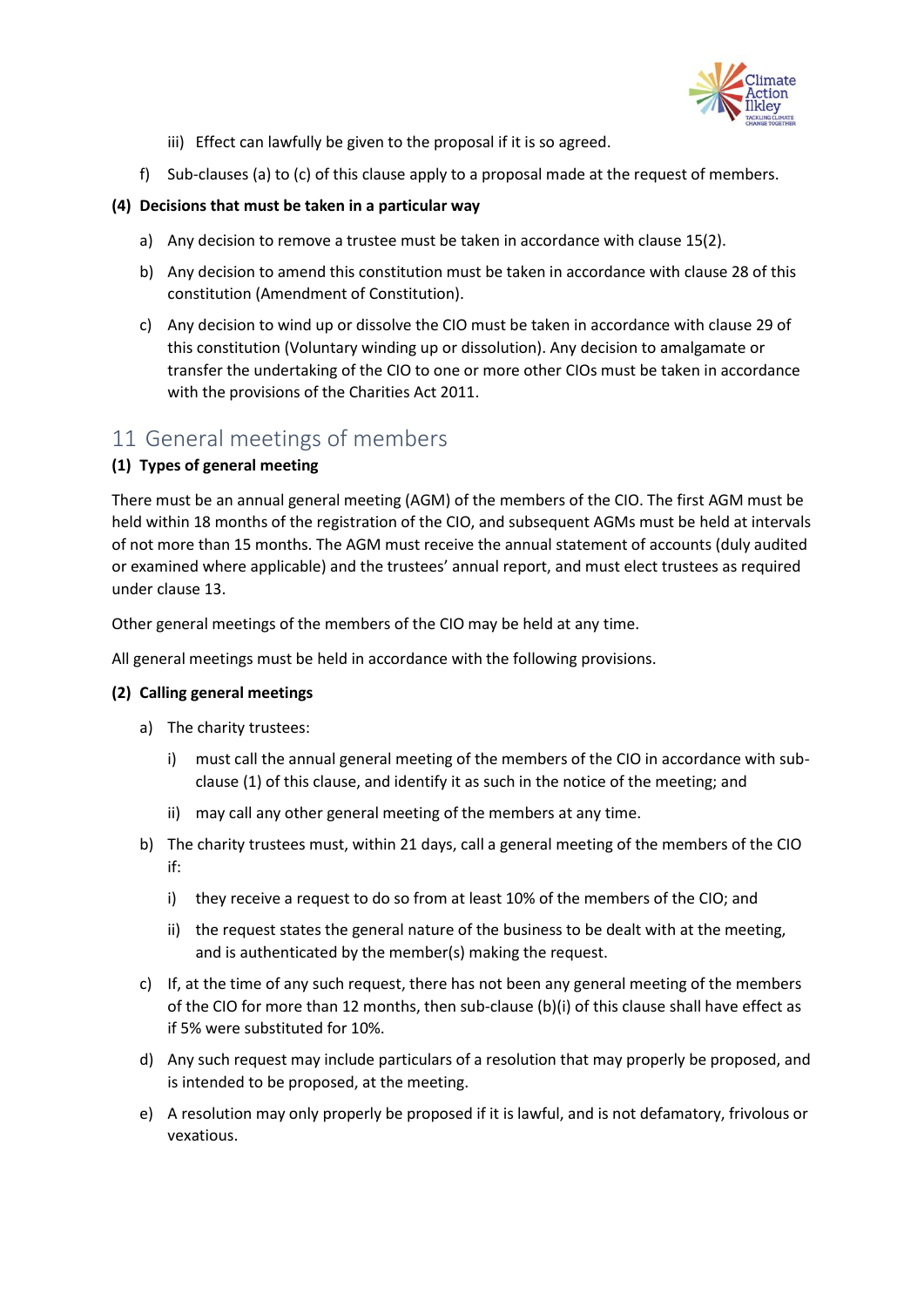

- f) Any general meeting called by the charity trustees at the request of the members of the CIO must be held within 28 days from the date on which it is called.
- g) If the charity trustees fail to comply with this obligation to call a general meeting at the request of its members, then the members who requested the meeting may themselves call a general meeting.
- h) A general meeting called in this way must be held not more than 3 months after the date when the members first requested the meeting.
- i) The CIO must reimburse any reasonable expenses incurred by the members calling a general meeting by reason of the failure of the charity trustees to duly call the meeting, but the CIO shall be entitled to be indemnified by the charity trustees who were responsible for such failure.

#### **(3) Notice of general meetings**

- a) The charity trustees, or, as the case may be, the relevant members of the CIO, must give at least 14 clear days notice of any general meeting to all of the members, and to any charity trustee of the CIO who is not a member.
- b) If it is agreed by not less than 90% of all members of the CIO, any resolution may be proposed and passed at the meeting even though the requirements of sub-clause (3) (a) of this clause have not been met. This sub-clause does not apply where a specified period of notice is strictly required by another clause in this constitution, by the Charities Act 2011 or by the General Regulations.
- c) The notice of any general meeting must:
	- i) state the time and date of the meeting:
	- ii) give the address at which the meeting is to take place;
	- iii) give particulars of any resolution which is to be moved at the meeting, and of the general nature of any other business to be dealt with at the meeting; and
	- iv) if a proposal to alter the constitution of the CIO is to be considered at the meeting, include the text of the proposed alteration;
	- v) include, with the notice for the AGM, the annual statement of accounts and trustees' annual report, details of persons standing for election or re- election as trustee, or where allowed under clause 22 (Use of electronic communication), details of where the information may be found on the CIO's website.
- d) Proof that an envelope containing a notice was properly addressed, prepaid and posted; or that an electronic form of notice was properly addressed and sent, shall be conclusive evidence that the notice was given. Notice shall be deemed to be given 48 hours after it was posted or sent.
- e) The proceedings of a meeting shall not be invalidated because a member who was entitled to receive notice of the meeting did not receive it because of accidental omission by the CIO.

#### **(4) Chairing of general meetings**

The person nominated as chair by the charity trustees under clause 19(2) (Chairing of meetings), shall, if present at the general meeting and willing to act, preside as chair of the meeting. Subject to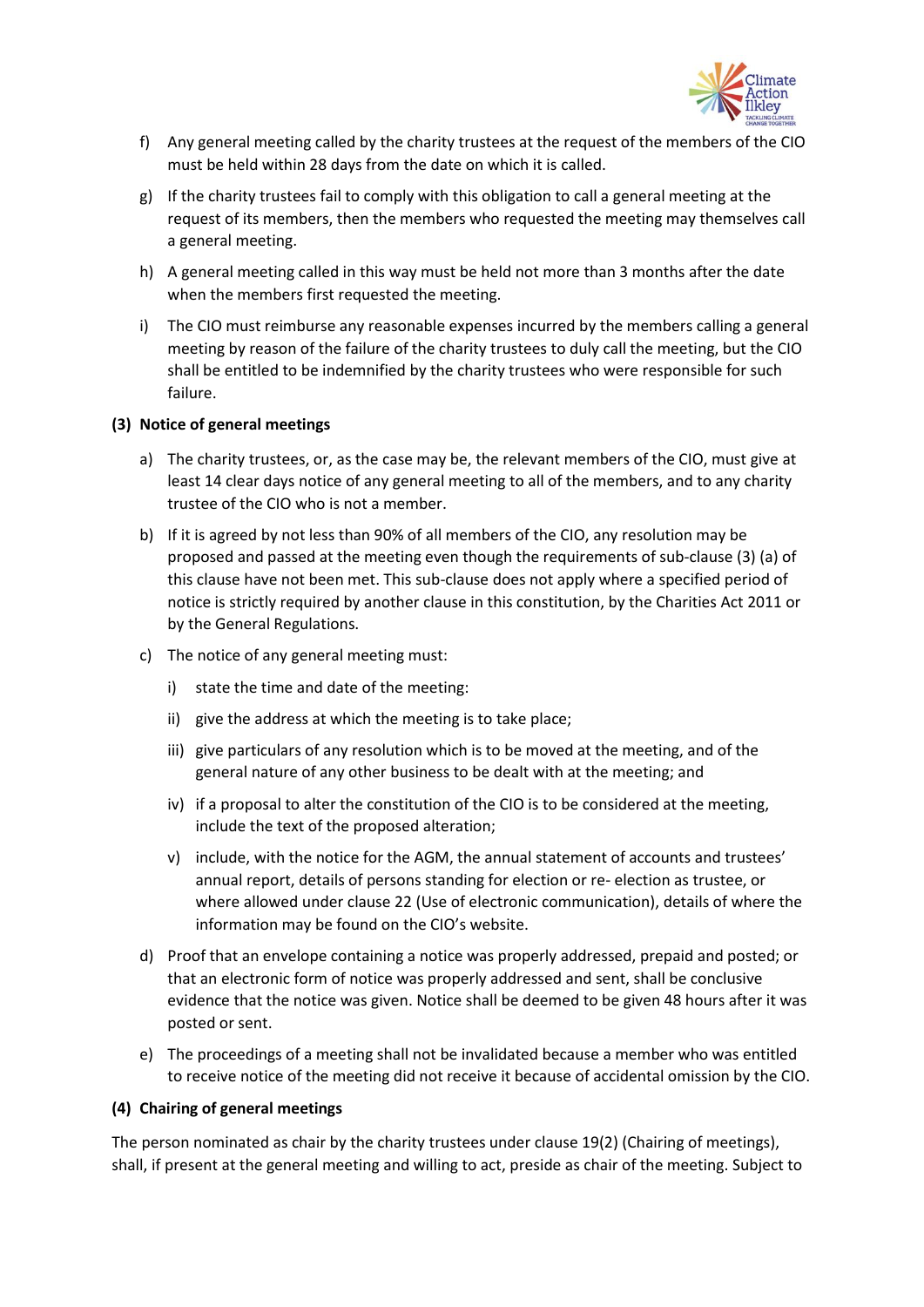

that, the members of the CIO who are present at a general meeting shall elect a chair to preside at the meeting.

#### **(5) Quorum at general meetings**

- a) No business may be transacted at any general meeting of the members of the CIO unless a quorum is present when the meeting starts.
- b) Subject to the following provisions, the quorum for general meetings shall be the greater of 5% or three members. An organisation represented by a person present at the meeting in accordance with sub-clause (7) of this clause, is counted as being present in person.
- c) If the meeting has been called by or at the request of the members and a quorum is not present within 15 minutes of the starting time specified in the notice of the meeting, the meeting is closed.
- d) If the meeting has been called in any other way and a quorum is not present within 15 minutes of the starting time specified in the notice of the meeting, the chair must adjourn the meeting. The date, time and place at which the meeting will resume must either be announced by the chair or be notified to the CIO's members at least seven clear days before the date on which it will resume.
- e) If a quorum is not present within 15 minutes of the start time of the adjourned meeting, the member or members present at the meeting constitute a quorum.
- f) If at any time during the meeting a quorum ceases to be present, the meeting may discuss issues and make recommendations to the trustees but may not make any decisions. If decisions are required which must be made by a meeting of the members, the meeting must be adjourned.

#### **(6) Voting at general meetings**

- a) Any decision other than one falling within clause 10(4) (Decisions that must be taken in a particular way) shall be taken by a simple majority of votes cast at the meeting (including proxy and postal votes). Every member has one vote unless otherwise provided in the rights of a particular class of membership under this constitution.
- b) A resolution put to the vote of a meeting shall be decided on a show of hands, unless (before or on the declaration of the result of the show of hands) a poll is duly demanded. A poll may be demanded by the chair or by at least 10% of the members present in person or by proxy at the meeting.
- c) A poll demanded on the election of a person to chair the meeting or on a question of adjournment must be taken immediately. A poll on any other matter shall be taken, and the result of the poll shall be announced, in such manner as the chair of the meeting shall decide, provided that the poll must be taken, and the result of the poll announced, within 30 days of the demand for the poll.
- d) A poll may be taken:
	- i) at the meeting at which it was demanded; or
	- ii) at some other time and place specified by the chair; or
	- iii) through the use of postal or electronic communications.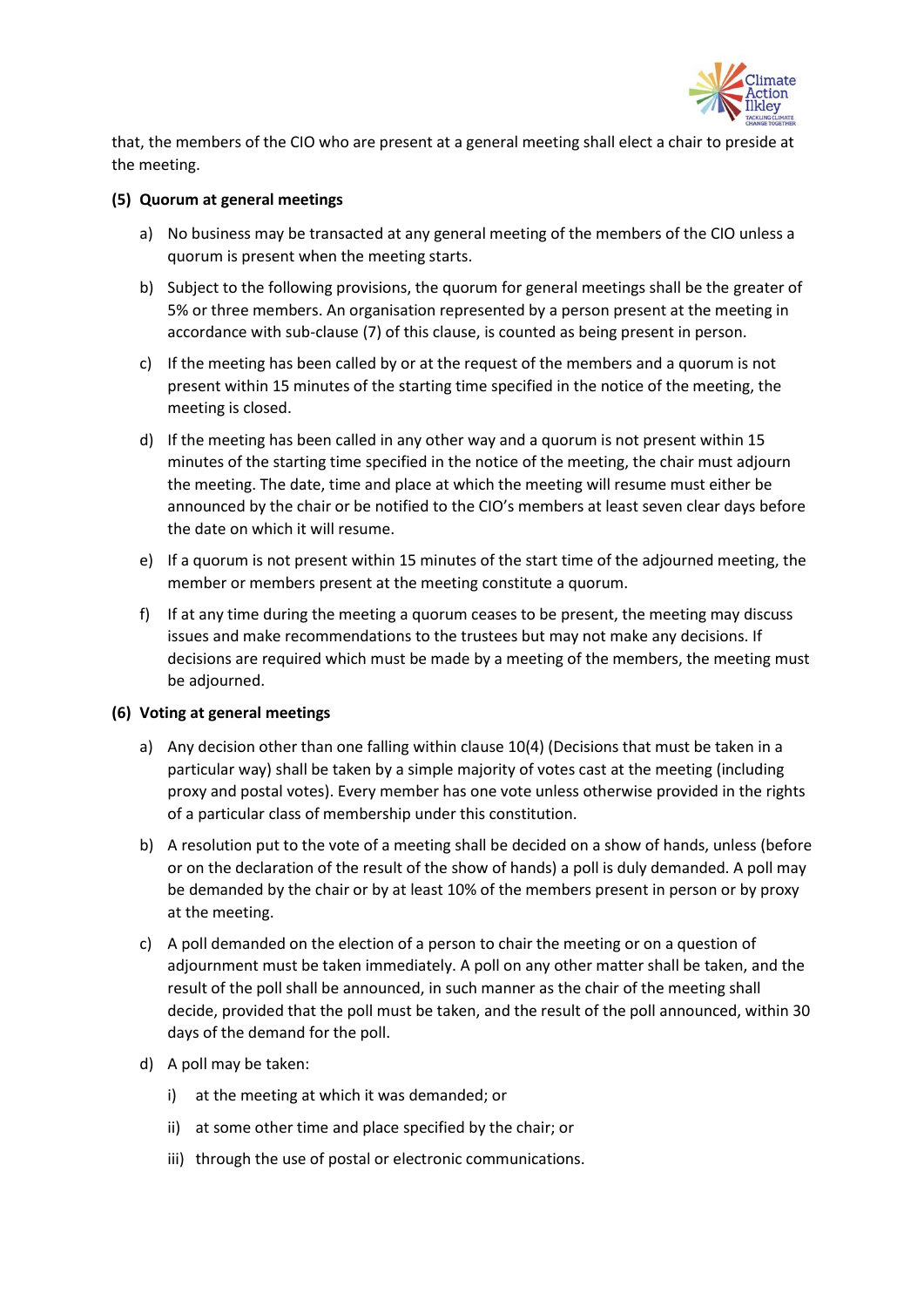

- e) In the event of an equality of votes, whether on a show of hands or on a poll, the chair of the meeting shall have a second, or casting vote.
- f) Any objection to the qualification of any voter must be raised at the meeting at which the vote is cast and the decision of the chair of the meeting shall be final.

#### **(7) Representation of organisations and corporate members**

An organisation or a corporate body that is a member of the CIO may, in accordance with its usual decision-making process, authorise a person to act as its representative at any general meeting of the CIO.

The representative is entitled to exercise the same powers on behalf of the organisation or corporate body as the organisation or corporate body could exercise as an individual member of the CIO.

#### **(8) Adjournment of meetings**

The chair may with the consent of a meeting at which a quorum is present (and shall if so directed by the meeting) adjourn the meeting to another time and/or place. No business may be transacted at an adjourned meeting except business which could properly have been transacted at the original meeting.

### 12 Charity trustees

#### **(1) Functions and duties of charity trustees**

The charity trustees shall manage the affairs of the CIO and may for that purpose exercise all the powers of the CIO. It is the duty of each charity trustee:

- a) to exercise his or her powers and to perform his or her functions as a trustee of the CIO in the way he or she decides in good faith would be most likely to further the purposes of the CIO; and
- b) to exercise, in the performance of those functions, such care and skill as is reasonable in the circumstances having regard in particular to:
	- i) any special knowledge or experience that he or she has or holds himself or herself out as having; and
	- ii) if he or she acts as a charity trustee of the CIO in the course of a business or profession, to any special knowledge or experience that it is reasonable to expect of a person acting in the course of that kind of business or profession.

#### **(2) Eligibility for trusteeship**

- a) Every charity trustee must be a natural person.
- b) No one may be appointed as a charity trustee:
	- i) if he or she is under the age of 16 years; or
	- ii) if he or she would automatically cease to hold office under the provisions of clause  $15(1)(f)$ .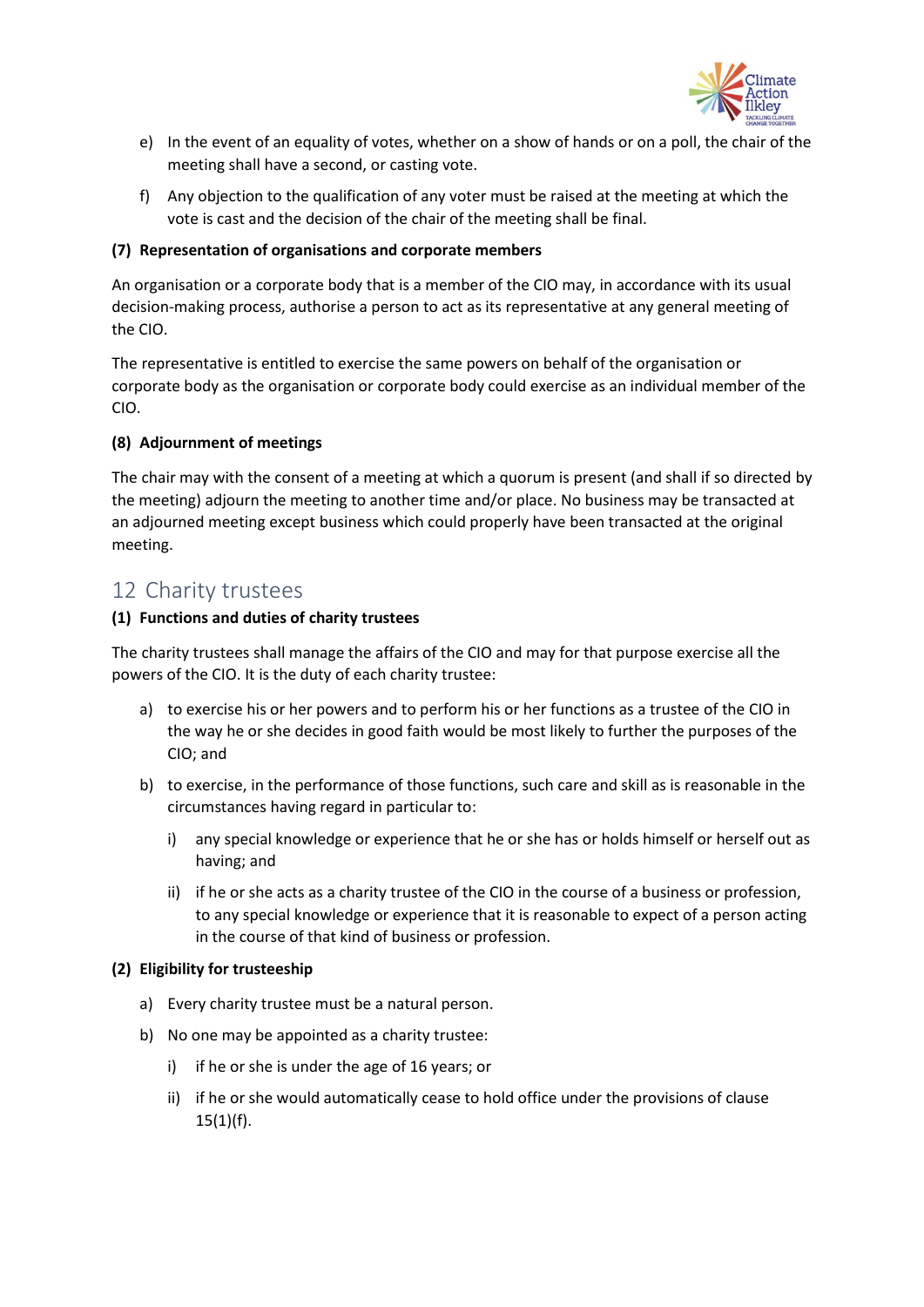

- c) No one is entitled to act as a charity trustee whether on appointment or on any reappointment until he or she has expressly acknowledged, in whatever way the charity trustees decide, his or her acceptance of the office of charity trustee.
- d) At least one of the trustees of the CIO must be 18 years of age or over. If there is no trustee aged at least 18 years, the remaining trustee or trustees may act only to call a meeting of the charity trustees, or appoint a new charity trustee.

#### **(3) Number of charity trustees**

- a) There must be at least three charity trustees. If the number falls below this minimum, the remaining trustee or trustees may act only to call a meeting of the charity trustees, or appoint a new charity trustee.
- b) The maximum number of charity trustees is 12. The charity trustees may not appoint any charity trustee if as a result the number of charity trustees would exceed the maximum.

#### **(4) First charity trustees**

The first charity trustees of the CIO are –

George Abramson, Anna Davidson, Michael Daw, John Marsham, Kathleen Steward, Stephen Peel, Keith Pitcher

### 13 Appointment of charity trustees

- 1) At the first annual general meeting of the members of the CIO all the charity trustees shall retire from office;
- 2) At every subsequent annual general meeting of the members of the CIO, one-third of the charity trustees shall retire from office. If the number of charity trustees is not three or a multiple of three, then the number nearest to one-third shall retire from office, but if there is only one charity trustee, he or she shall retire;
- 3) The charity trustees to retire by rotation shall be those who have been longest in office since their last appointment or reappointment. If any trustees were last appointed or reappointed on the same day those to retire shall (unless they otherwise agree among themselves) be determined by lot;
- 4) The vacancies so arising may be filled by the decision of the members at the annual general meeting; any vacancies not filled at the annual general meeting may be filled as provided in subclause (5) of this clause;
- 5) The members or the charity trustees may at any time decide to appoint a new charity trustee, whether in place of a charity trustee who has retired or been removed in accordance with clause 15 (Retirement and removal of charity trustees), or as an additional charity trustee, provided that the limit specified in clause 12(3) on the number of charity trustees would not as a result be exceeded;
- 6) A person so appointed by the members of the CIO shall retire in accordance with the provisions of sub-clauses (2) and (3) of this clause. A person so appointed by the charity trustees shall retire at the conclusion of the next annual general meeting after the date of his or her appointment, and shall not be counted for the purpose of determining which of the charity trustees is to retire by rotation at that meeting.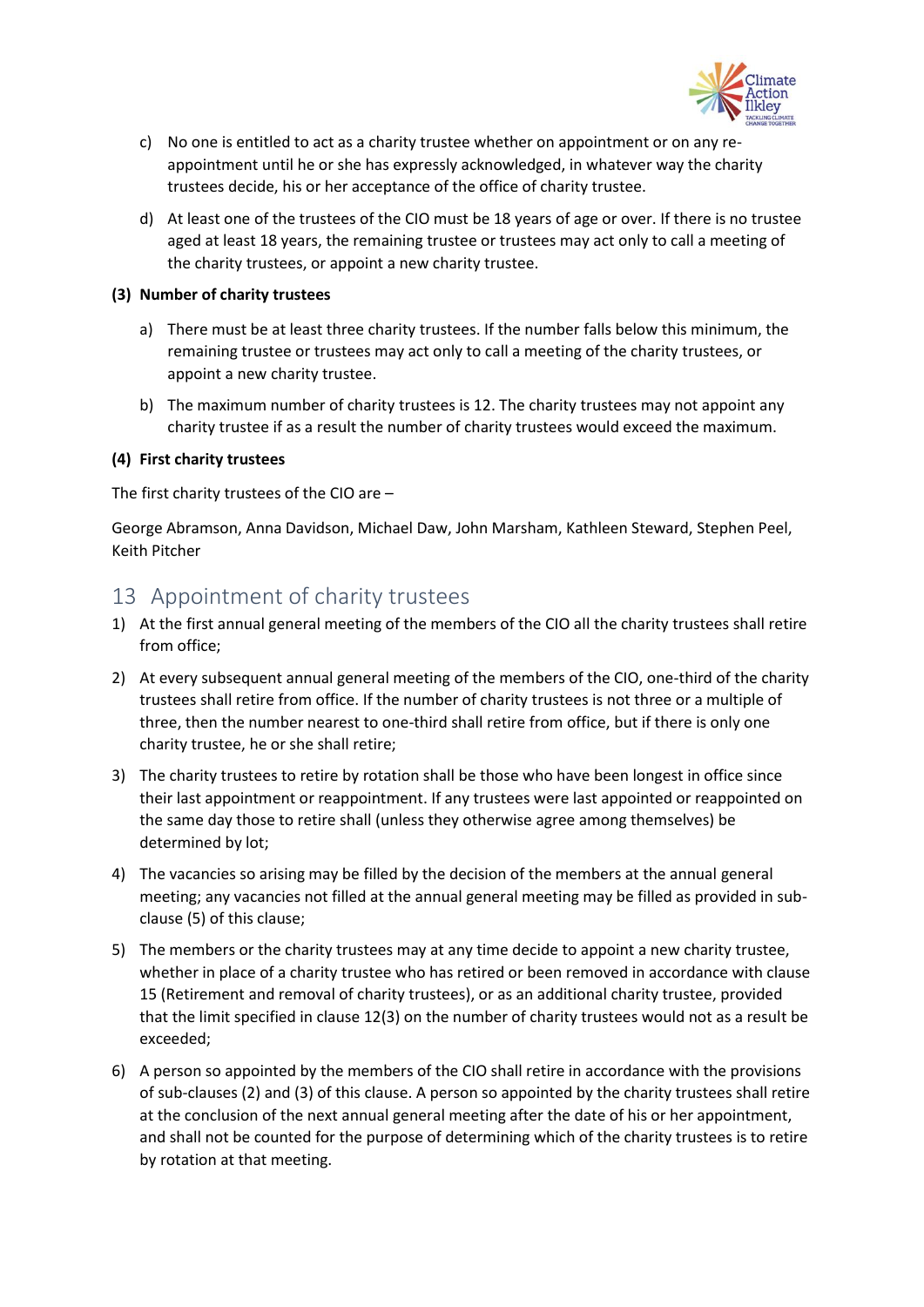

# 14 Information for new charity trustees

The charity trustees will make available to each new charity trustee, on or before his or her first appointment:

- a) a copy of this constitution and any amendments made to it; and
- b) a copy of the CIO's latest trustees' annual report and statement of accounts.

# 15 Retirement and removal of charity trustees

- 1) A charity trustee ceases to hold office if he or she:
	- a) retires by notifying the CIO in writing (but only if enough charity trustees will remain in office when the notice of resignation takes effect to form a quorum for meetings);
	- b) is absent without the permission of the charity trustees from all their meetings held within a period of six months and the trustees resolve that his or her office be vacated;
	- c) dies;
	- d) in the written opinion, given to the CIO, of a registered medical practitioner treating that person, has become physically or mentally incapable of acting as a trustee and may remain so for more than three months;
	- e) is removed by the members of the CIO in accordance with sub-clause (2) of this clause; or
	- f) is disqualified from acting as a charity trustee by virtue of section 178-180 of the Charities Act 2011 (or any statutory re-enactment or modification of that provision).
- 2) A charity trustee shall be removed from office if a resolution to remove that trustee is proposed at a general meeting of the members called for that purpose and properly convened in accordance with clause 11, and the resolution is passed by a two-thirds majority of votes cast at the meeting.
- 3) A resolution to remove a charity trustee in accordance with this clause shall not take effect unless the individual concerned has been given at least 14 clear days' notice in writing that the resolution is to be proposed, specifying the circumstances alleged to justify removal from office, and has been given a reasonable opportunity of making oral and/or written representations to the members of the CIO.

### 16 Reappointment of charity trustees

Any person who retires as a charity trustee by rotation or by giving notice to the CIO is eligible for reappointment. A charity trustee who has served for three consecutive terms may not be reappointed for a fourth consecutive term but may be reappointed after an interval of at least three years.

# 17 Taking of decisions by charity trustees

Any decision may be taken either:

- at a meeting of the charity trustees; or
- by resolution in writing or electronic form agreed by a majority of all of the charity trustees, which may comprise either a single document or several documents containing the text of the resolution in like form to which the majority of all of the charity trustees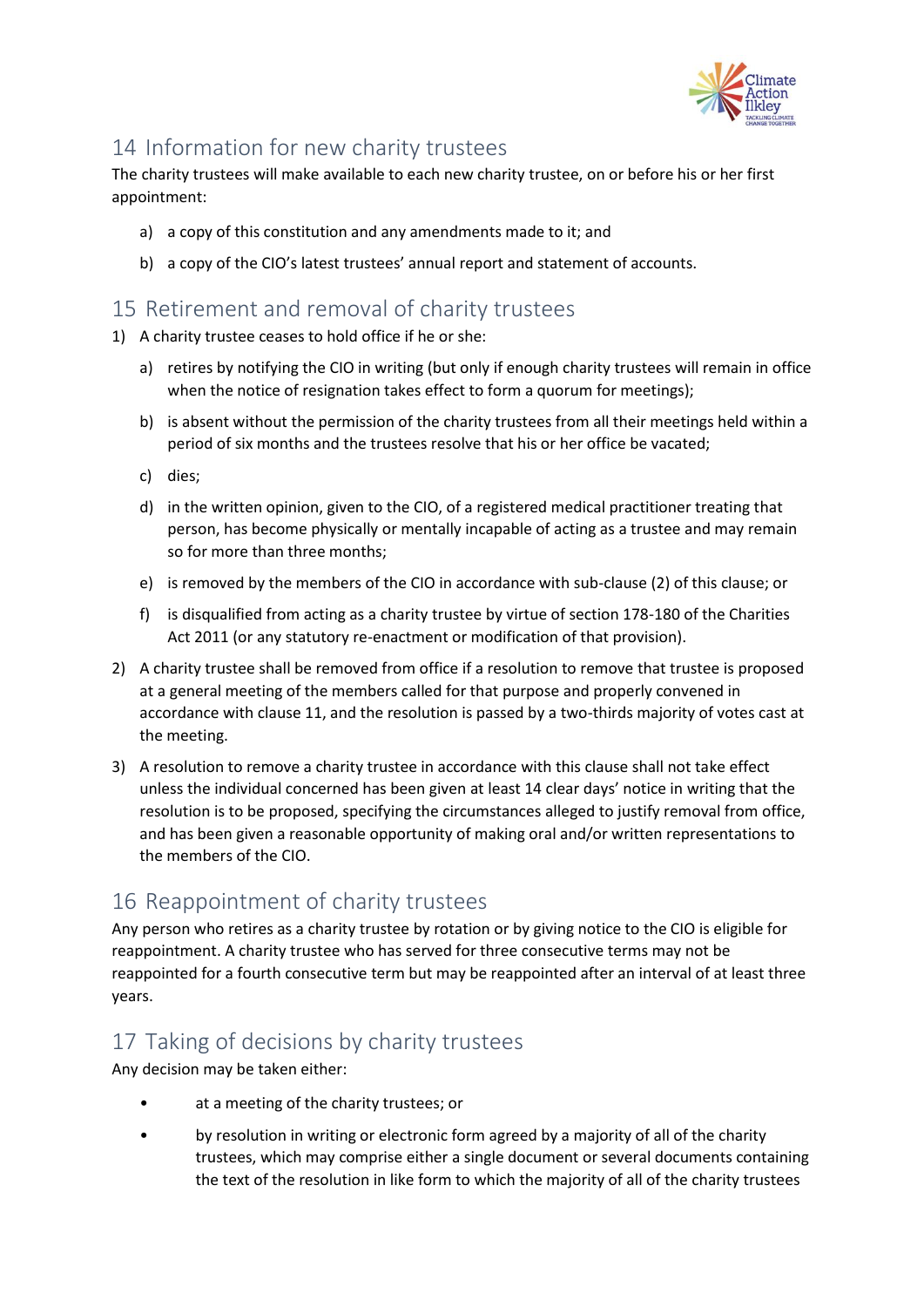

has signified their agreement. Such a resolution shall be effective provided that a copy of the proposed resolution has been sent, at or as near as reasonably practicable to the same time, to all of the charity trustees; and

• the majority of all of the charity trustees has signified agreement to the resolution in a document or documents which has or have been authenticated by their signature, by a statement of their identity accompanying the document or documents, or in such other manner as the charity trustees have previously resolved, and delivered to the CIO at its principal office or such other place as the trustees may resolve within 28 days of the circulation date.

# 18 Delegation by charity trustees

- 1) The charity trustees may delegate any of their powers or functions to a committee or committees, and, if they do, they must determine the terms and conditions on which the delegation is made. The charity trustees may at any time alter those terms and conditions, or revoke the delegation.
- 2) This power is in addition to the power of delegation in the General Regulations and any other power of delegation available to the charity trustees, but is subject to the following requirements
	- a) a committee may consist of two or more persons, but at least one member of each committee must be a charity trustee;
	- b) the acts and proceedings of any committee must be brought to the attention of the charity trustees as a whole as soon as is reasonably practicable; and
	- c) the charity trustees shall from time to time review the arrangements which they have made for the delegation of their powers.

### 19 Meetings and proceedings of charity trustees

#### 1) Calling meetings

- a) Any charity trustee may call a meeting of the charity trustees.
- b) Subject to that, the charity trustees shall decide how their meetings are to be called, and what notice is required.
- 2) Chairing of meetings

The charity trustees may appoint one of their number to chair their meetings and may at any time revoke such appointment. If no-one has been so appointed, or if the person appointed is unwilling to preside or is not present within 10 minutes after the time of the meeting, the charity trustees present may appoint one of their number to chair that meeting.

- 3) Procedure at meetings
	- a) No decision shall be taken at a meeting unless a quorum is present at the time when the decision is taken. The quorum is two charity trustees, or the number nearest to one third of the total number of charity trustees, whichever is greater, or such larger number as the charity trustees may decide from time to time. A charity trustee shall not be counted in the quorum present when any decision is made about a matter upon which he or she is not entitled to vote.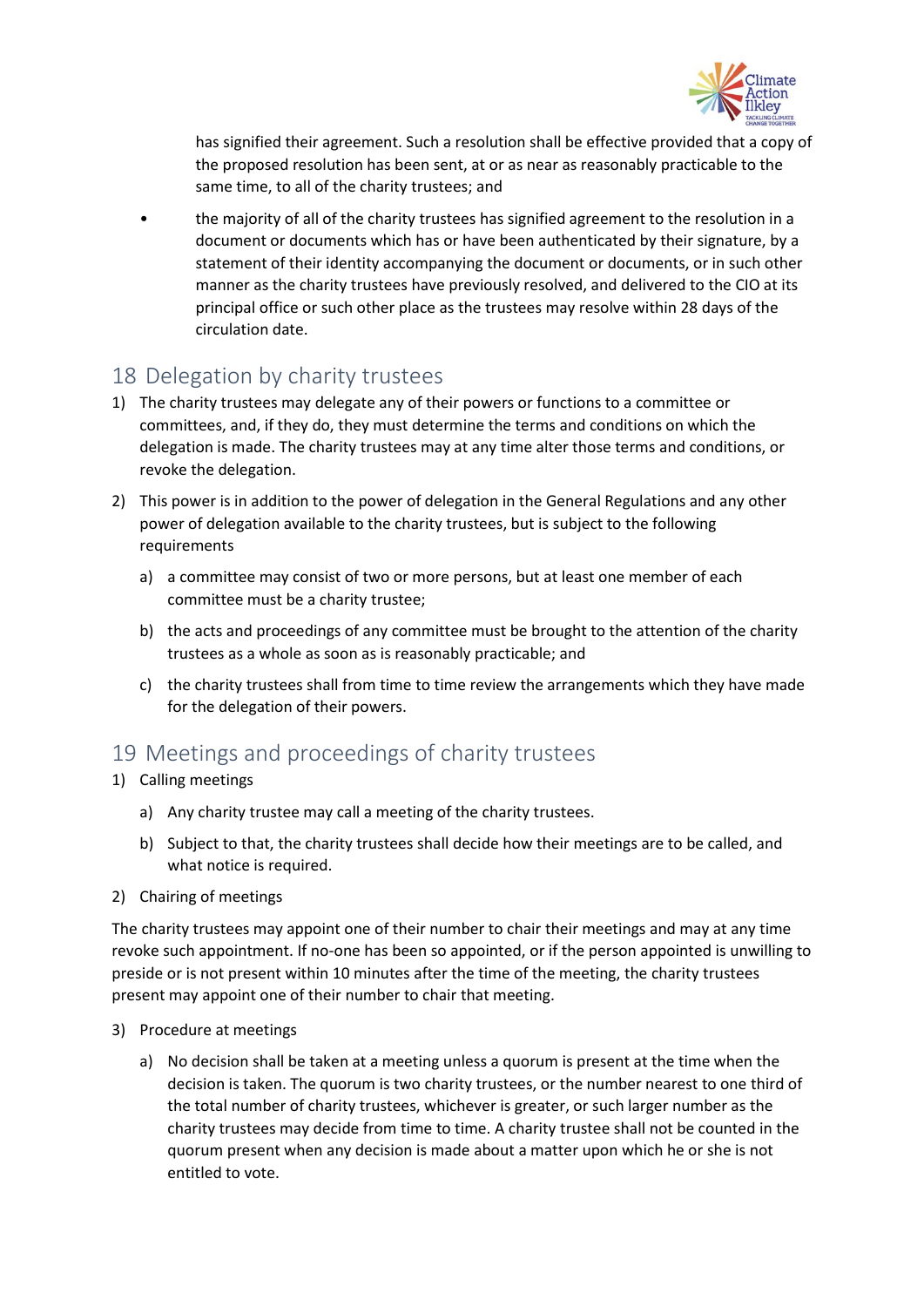

- b) Questions arising at a meeting shall be decided by a majority of those eligible to vote.
- c) In the case of an equality of votes, the chair shall have a second or casting vote.
- 4) Participation in meetings by electronic means
	- a) A meeting may be held by suitable electronic means agreed by the charity trustees in which each participant may communicate with all the other participants.
	- b) Any charity trustee participating at a meeting by suitable electronic means agreed by the charity trustees in which a participant or participants may communicate with all the other participants shall qualify as being present at the meeting.
	- c) Meetings held by electronic means must comply with rules for meetings, including chairing and the taking of minutes.

### 20 Saving provisions

- 1) Subject to sub-clause (2) of this clause, all decisions of the charity trustees, or of a committee of charity trustees, shall be valid notwithstanding the participation in any vote of a charity trustee:
	- i) who was disqualified from holding office;
	- ii) who had previously retired or who had been obliged by the constitution to vacate office;
	- iii) who was not entitled to vote on the matter, whether by reason of a conflict of interest or otherwise;
	- iv) if, without the vote of that charity trustee and that charity trustee being counted in the quorum, the decision has been made by a majority of the charity trustees at a quorate meeting.
- 2) Sub-clause (1) of this clause does not permit a charity trustee to keep any benefit that may be conferred upon him or her by a resolution of the charity trustees or of a committee of charity trustees if, but for clause (1), the resolution would have been void, or if the charity trustee has not complied with clause 7 (Conflicts of interest).

### 21 Execution of documents

- 1) The CIO shall execute documents either by signature or by affixing its seal (if it has one).
- 2) A document is validly executed by signature if it is signed by at least two of the charity trustees.
- 3) If the CIO has a seal:
	- a) it must comply with the provisions of the General Regulations; and
	- b) it must only be used by the authority of the charity trustees or of a committee of charity trustees duly authorised by the charity trustees. The charity trustees may determine who shall sign any document to which the seal is affixed and unless otherwise determined it shall be signed by two charity trustees.

### 22 Use of electronic communications

### **(1) General**

The CIO will comply with the requirements of the Communications Provisions in the General Regulations and in particular: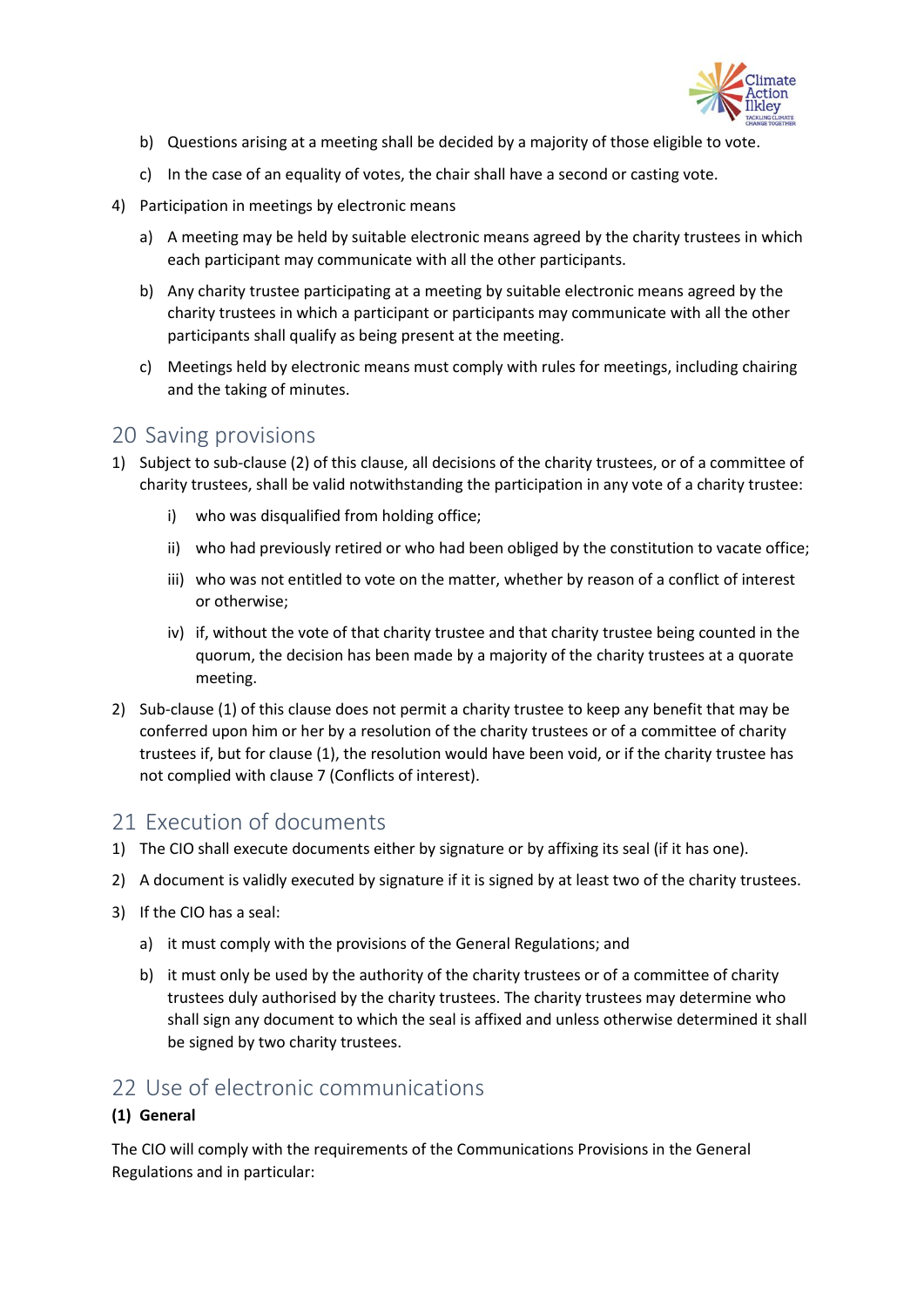

- a) the requirement to provide within 21 days to any member on request a hard copy of any document or information sent to the member otherwise than in hard copy form;
- b) any requirements to provide information to the Commission in a particular form or manner.

# 23 Keeping of Registers

The CIO must comply with its obligations under the General Regulations in relation to the keeping of, and provision of access to, registers of its members and charity trustees.

### 24 Minutes

The charity trustees must keep minutes of all:

- 1) appointments of officers made by the charity trustees;
- 2) proceedings at general meetings of the CIO;
- 3) meetings of the charity trustees and committees of charity trustees including:
	- a) the names of the trustees present at the meeting;
	- b) the decisions made at the meetings; and
	- c) where appropriate the reasons for the decisions;
- 4) decisions made by the charity trustees otherwise than in meetings.
- 25 Accounting records, accounts, annual reports and returns, register maintenance
- 1) The charity trustees must comply with the requirements of the Charities Act 2011 with regard to the keeping of accounting records, to the preparation and scrutiny of statements of accounts, and to the preparation of annual reports and returns. The statements of accounts, reports and returns must be sent to the Charity Commission, regardless of the income of the CIO, within 10 months of the financial year end.
- 2) The charity trustees must comply with their obligation to inform the Commission within 28 days of any change in the particulars of the CIO entered on the Central Register of Charities.

# 26 Rules

The charity trustees may from time to time make such reasonable and proper rules or bye laws as they may deem necessary or expedient for the proper conduct and management of the CIO, but such rules or bye laws must not be inconsistent with any provision of this constitution. Copies of any such rules or bye laws currently in force must be made available to any member of the CIO on request.

### 27 Disputes

If a dispute arises between members of the CIO about the validity or propriety of anything done by the members under this constitution, and the dispute cannot be resolved by agreement, the parties to the dispute must first try in good faith to settle the dispute by mediation before resorting to litigation.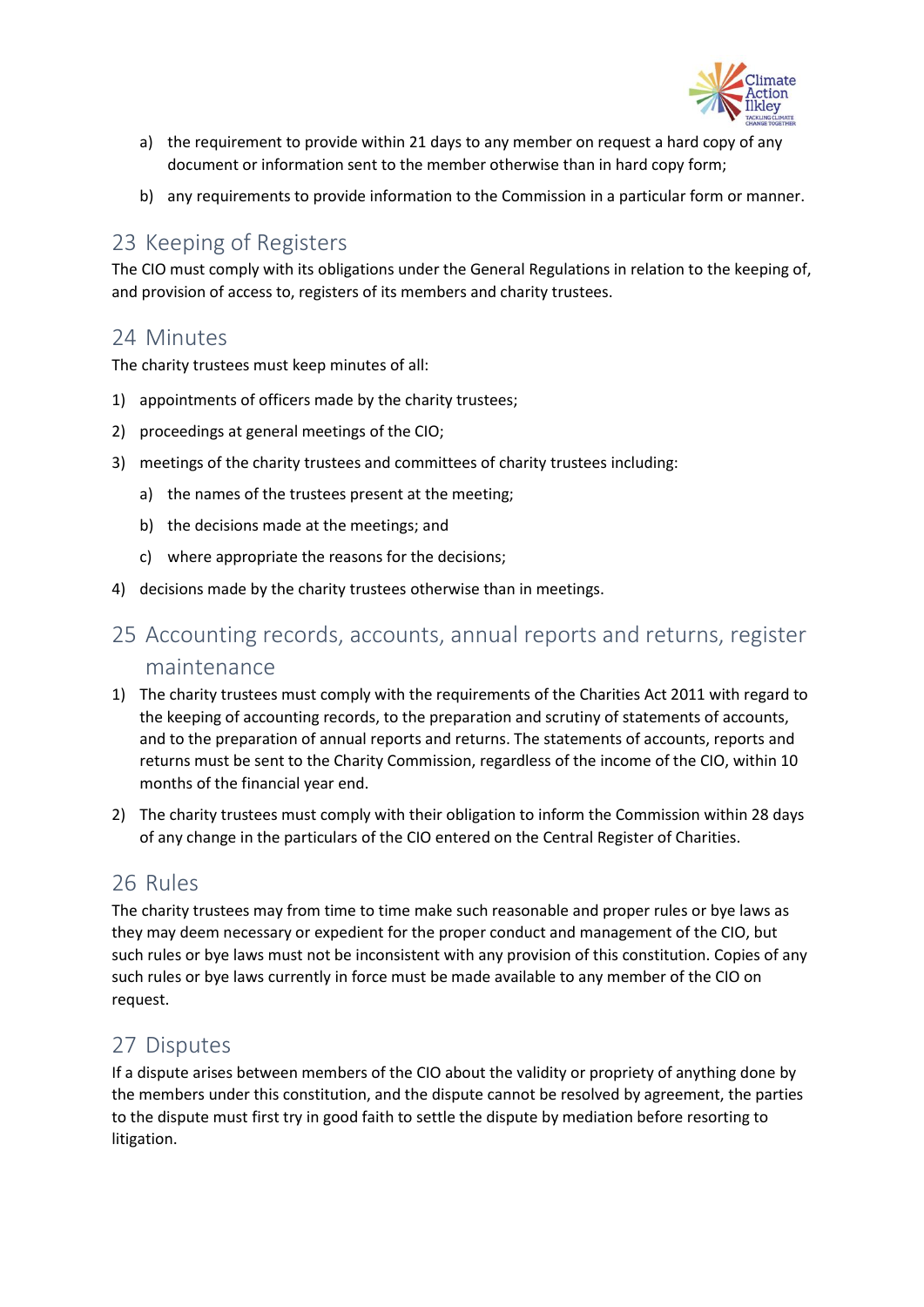

# 28 Amendment of constitution

As provided by clauses 224-227 of the Charities Act 2011:

- 1) This constitution can only be amended:
	- a) by resolution agreed in writing by all members of the CIO; or
	- b) by a resolution passed by a 75% majority of votes cast at a general meeting of the members of the CIO.
- 2) Any alteration of clause 3 (Objects), clause 29 (Voluntary winding up or dissolution), this clause, or of any provision where the alteration would provide authorisation for any benefit to be obtained by charity trustees or members of the CIO or persons connected with them, requires the prior written consent of the Charity Commission.
- 3) No amendment that is inconsistent with the provisions of the Charities Act 2011 or the General Regulations shall be valid.
- 4) A copy of any resolution altering the constitution, together with a copy of the CIO's constitution as amended, must be sent to the Commission within 15 days from the date on which the resolution is passed. The amendment does not take effect until it has been recorded in the Register of Charities.

### 29 Voluntary winding up or dissolution

- 1) As provided by the Dissolution Regulations, the CIO may be dissolved by resolution of its members. Any decision by the members to wind up or dissolve the CIO can only be made:
	- a) at a general meeting of the members of the CIO called in accordance with clause 11 (Meetings of Members), of which not less than 14 days' notice has been given to those eligible to attend and vote:
		- i) by a resolution passed by a 75% majority of those voting, or
		- ii) by a resolution passed by decision taken without a vote and without any expression of dissent in response to the question put to the general meeting; or
	- b) by a resolution agreed in writing by all members of the CIO.
- 2) Subject to the payment of all the CIO's debts:
	- a) Any resolution for the winding up of the CIO, or for the dissolution of the CIO without winding up, may contain a provision directing how any remaining assets of the CIO shall be applied.
	- b) If the resolution does not contain such a provision, the charity trustees must decide how any remaining assets of the CIO shall be applied.
	- c) In either case the remaining assets must be applied for charitable purposes the same as or similar to those of the CIO.
- 3) The CIO must observe the requirements of the Dissolution Regulations in applying to the Commission for the CIO to be removed from the Register of Charities, and in particular:
	- a) the charity trustees must send with their application to the Commission:
		- i) a copy of the resolution passed by the members of the CIO;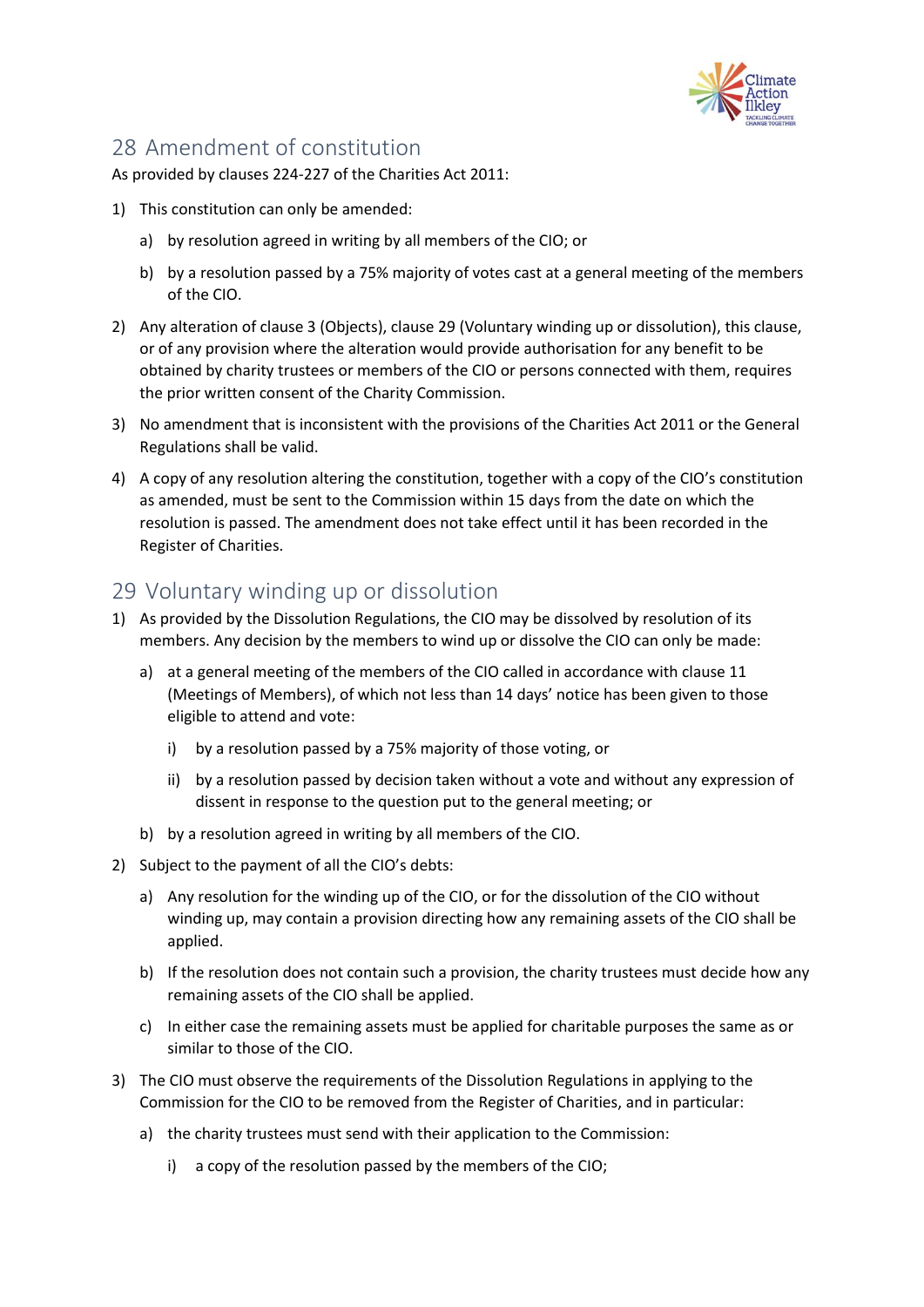

- ii) a declaration by the charity trustees that any debts and other liabilities of the CIO have been settled or otherwise provided for in full; and
- iii) a statement by the charity trustees setting out the way in which any property of the CIO has been or is to be applied prior to its dissolution in accordance with this constitution;
- b) the charity trustees must ensure that a copy of the application is sent within seven days to every member and employee of the CIO, and to any charity trustee of the CIO who was not privy to the application.
- 4) If the CIO is to be wound up or dissolved in any other circumstances, the provisions of the Dissolution Regulations must be followed.

### 30 Interpretation

In this constitution: **"connected person"** means:

- a) a child, parent, grandchild, grandparent, brother or sister of the charity trustee;
- b) the spouse or civil partner of the charity trustee or of any person falling within sub-clause (a) above;
- c) a person carrying on business in partnership with the charity trustee or with any person falling within sub- clause (a) or (b) above;
- d) an institution which is controlled
	- i) by the charity trustee or any connected person falling within sub-clause (a), (b), or (c) above; or
	- ii) by two or more persons falling within sub-clause (d)(i), when taken together
- e) a body corporate in which
	- i) the charity trustee or any connected person falling within sub-clauses (a) to (c) has a substantial interest; or
	- ii) two or more persons falling within sub-clause (e)(i) who, when taken together, have a substantial interest.

Section 118 of the Charities Act 2011 apply for the purposes of interpreting the terms used in this constitution.

**"General Regulations"** means the Charitable Incorporated Organisations (General) Regulations 2012.

**"Dissolution Regulations"** means the Charitable Incorporated Organisations (Insolvency and Dissolution) Regulations 2012.

The **"Communications Provisions"** means the Communications Provisions in [Part 9, Chapter 4] of the General Regulations.

**"charity trustee"** means a charity trustee of the CIO.

A **"poll"** means a counted vote or ballot, usually (but not necessarily) in writing.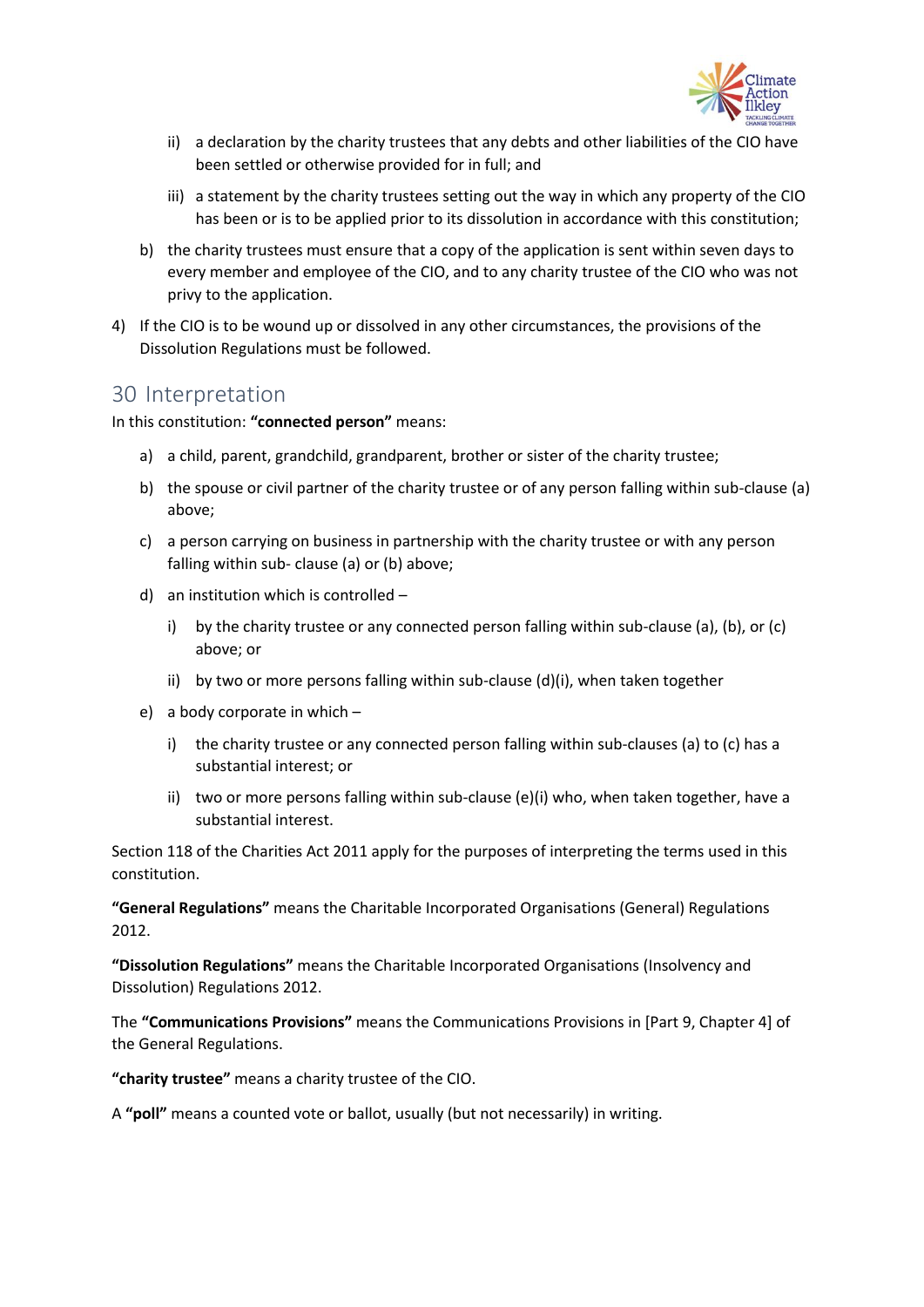

# 31 Appendix

The following provisions do not form part of the 'Association' model constitution but are available as options under clauses 11 (General meetings of members) and 22 (Use of electronic communications).

For CIOs intending to include these powers in their constitutions, we recommend that you use the following wording. Notes on these clauses are included with the explanatory notes accompanying the clauses in the model.

### **General meetings of members**

### **(7) Proxy voting**

- a) Any member of the CIO may appoint another person as a proxy to exercise all or any of that member's rights to attend, speak and vote at a general meeting of the CIO. Proxies must be appointed by a notice in writing (a "proxy notice") which:
	- i) states the name and address of the member appointing the proxy;
	- ii) identifies the person appointed to be that member's proxy and the general meeting in relation to which that person is appointed;
	- iii) is signed by or on behalf of the member appointing the proxy, or is authenticated in such manner as the CIO may determine; and
	- iv) is delivered to the CIO in accordance with the constitution and any instructions contained in the notice of the general meeting to which they relate.
- b) The CIO may require proxy notices to be delivered in a particular form and may specify different forms for different purposes.
- c) Proxy notices may (but do not have to) specify how the proxy appointed under them is to vote (or that the proxy is to abstain from voting) on one or more resolutions.
- d) Unless a proxy notice indicates otherwise, it must be treated as:
	- i) allowing the person appointed under it as a proxy discretion as to how to vote on any ancillary or procedural resolutions put to the meeting; and
	- ii) appointing that person as a proxy in relation to any adjournment of the general meeting to which it relates as well as the meeting itself.
- e) A member who is entitled to attend, speak or vote (either on a show of hands or on a poll) at a general meeting remains so entitled in respect of that meeting or any adjournment of it, even though a valid proxy notice has been delivered to the CIO by or on behalf of that member.
- f) An appointment under a proxy notice may be revoked by delivering to the CIO a notice in writing given by or on behalf of the member by whom or on whose behalf the proxy notice was given.
- g) A notice revoking a proxy appointment only takes effect if it is delivered before the start of the meeting or adjourned meeting to which it relates.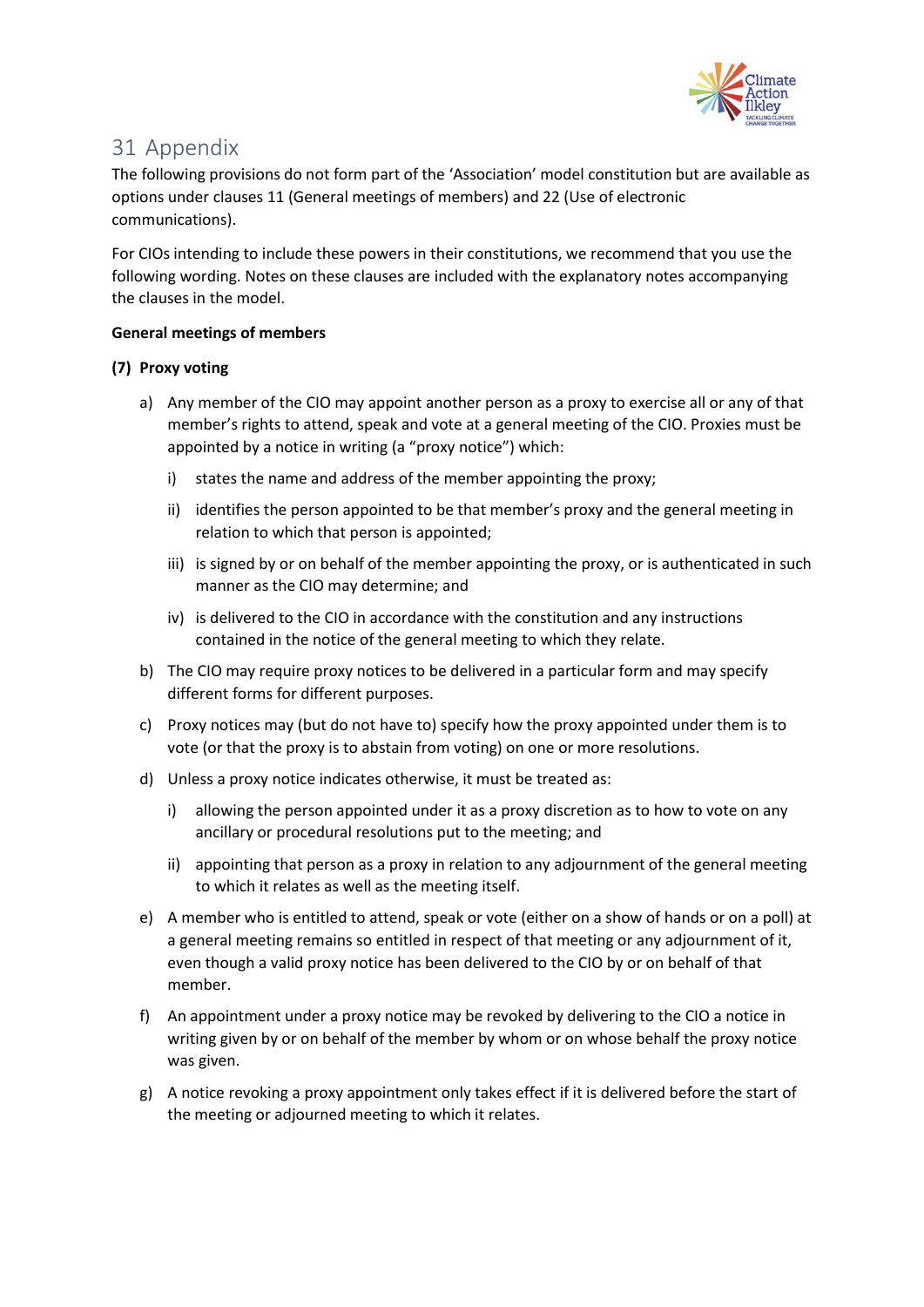

h) If a proxy notice is not signed or authenticated by the member appointing the proxy, it must be accompanied by written evidence that the person who signed or authenticated it on that member's behalf had authority to do so.

#### **Postal Voting**

- a) The CIO may, if the charity trustees so decide, allow the members to vote by post or electronic mail ("email") to elect charity trustees or to make a decision on any matter that is being decided at a general meeting of the members.
- b) The charity trustees must appoint at least two persons independent of the CIO to serve as scrutineers to supervise the conduct of the postal/email ballot and the counting of votes.
- c) If postal and/or email voting is to be allowed on a matter, the CIO must send to members of the CIO not less than 21 days before the deadline for receipt of votes cast in this way:
	- i) a notice by email, if the member has agreed to receive notices in this way under clause 22 (Use of electronic communications), including an explanation of the purpose of the vote and the voting procedure to be followed by the member, and a voting form capable of being returned by email or post to the CIO, containing details of the resolution being put to a vote, or of the candidates for election, as applicable;
	- ii) a notice by post to all other members, including a written explanation of the purpose of the postal vote and the voting procedure to be followed by the member; and a postal voting form containing details of the resolution being put to a vote, or of the candidates for election, as applicable.
- d) The voting procedure must require all forms returned by post to be in an envelope with the member's name and signature, and nothing else, on the outside, inside another envelope addressed to 'The Scrutineers for [name of CIO]', at the CIO's principal office or such other postal address as is specified in the voting procedure.
- e) The voting procedure for votes cast by email must require the member's name to be at the top of the email, and the email must be authenticated in the manner specified in the voting procedure.
- f) Email votes must be returned to an email address used only for this purpose and must be accessed only by a scrutineer.
- g) The voting procedure must specify the closing date and time for receipt of votes, and must state that any votes received after the closing date or not complying with the voting procedure will be invalid and not be counted.
- h) The scrutineers must make a list of names of members casting valid votes, and a separate list of members casting votes which were invalid. These lists must be provided to a charity trustee or other person overseeing admission to, and voting at, the general meeting. A member who has cast a valid postal or email vote must not vote at the meeting, and must not be counted in the quorum for any part of the meeting on which he, she or it has already cast a valid vote. A member who has cast an invalid vote by post or email is allowed to vote at the meeting and counts towards the quorum.
- i) For postal votes, the scrutineers must retain the internal envelopes (with the member's name and signature). For email votes, the scrutineers must cut off and retain any part of the email that includes the member's name. In each case, a scrutineer must record on this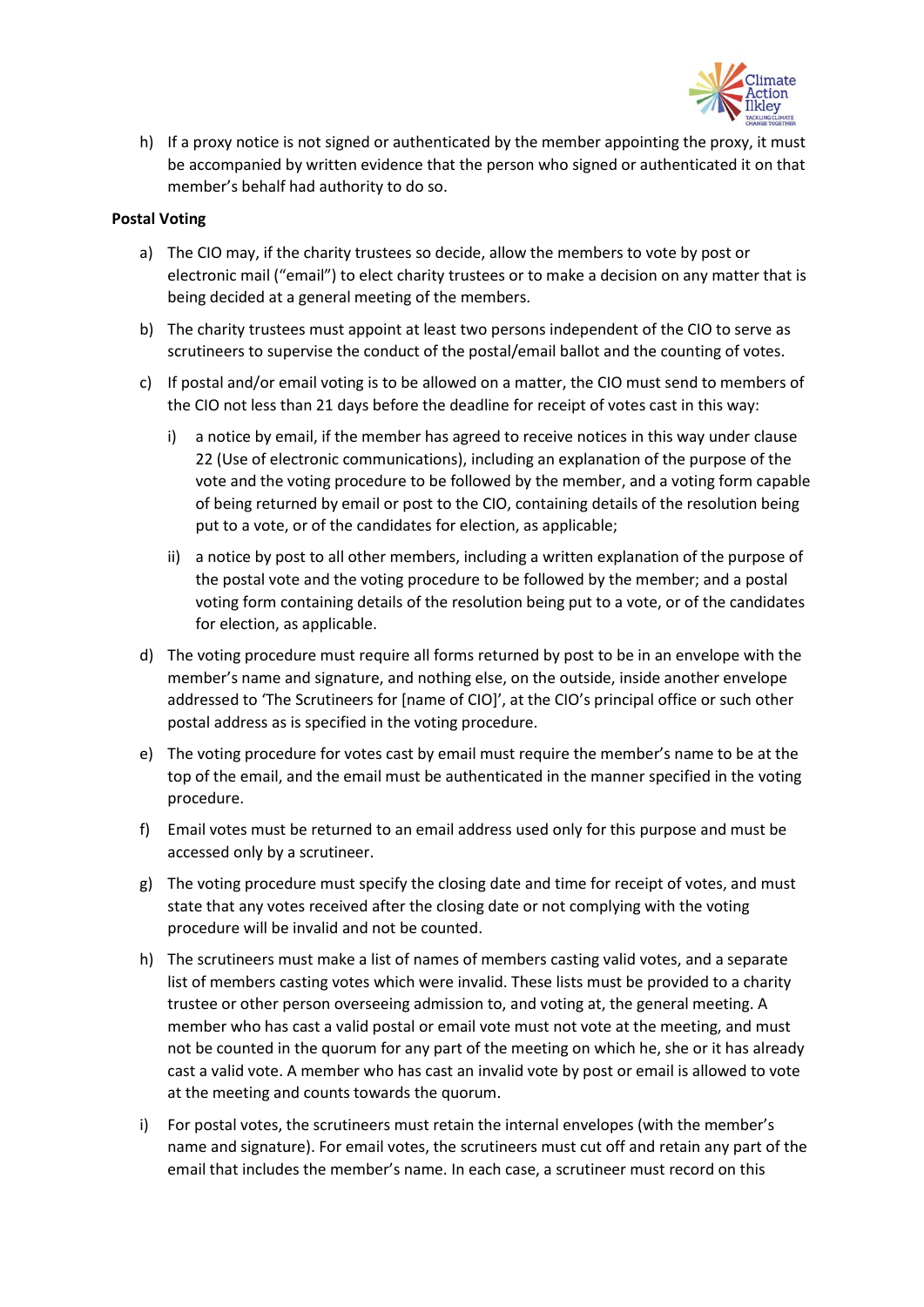

evidence of the member's name that the vote has been counted, or if the vote has been declared invalid, the reason for such declaration.

- j) Votes cast by post or email must be counted by all the scrutineers before the meeting at which the vote is to be taken. The scrutineers must provide to the person chairing the meeting written confirmation of the number of valid votes received by post and email and the number of votes received which were invalid.
- k) The scrutineers must not disclose the result of the postal/email ballot until after votes taken by hand or by poll at the meeting, or by poll after the meeting, have been counted. Only at this point shall the scrutineers declare the result of the valid votes received, and these votes shall be included in the declaration of the result of the vote.
- l) Following the final declaration of the result of the vote, the scrutineers must provide to a charity trustee or other authorised person bundles containing the evidence of members submitting valid postal votes; evidence of members submitting valid email votes; evidence of invalid votes; the valid votes; and the invalid votes.
- m) Any dispute about the conduct of a postal or email ballot must be referred initially to a panel set up by the charity trustees, to consist of two trustees and two persons independent of the CIO. If the dispute cannot be satisfactorily resolved by the panel, it must be referred to the Electoral Reform Services.

#### **Use of electronic communications**

#### **To the CIO**

Any member or charity trustee of the CIO may communicate electronically with the CIO to an address specified by the CIO for the purpose, so long as the communication is authenticated in a manner which is satisfactory to the CIO.

#### **By the CIO**

- a) Any member or charity trustee of the CIO, by providing the CIO with his or her email address or similar, is taken to have agreed to receive communications from the CIO in electronic form at that address, unless the member has indicated to the CIO his or her unwillingness to receive such communications in that form.
- b) The charity trustees may, subject to compliance with any legal requirements, by means of publication on its website –
	- i) provide the members with the notice referred to in clause 11(3) (Notice of general meetings);
	- ii) give charity trustees notice of their meetings in accordance with clause 19(1) (Calling meetings); and
	- iii) submit any proposal to the members or charity trustees for decision by written resolution or postal vote in accordance with the CIO's powers under clause 10 (Members' decisions), 10(3) (Decisions taken by resolution in writing).
- c) The charity trustees must:
	- i) take reasonable steps to ensure that members and charity trustees are promptly notified of the publication of any such notice or proposal;